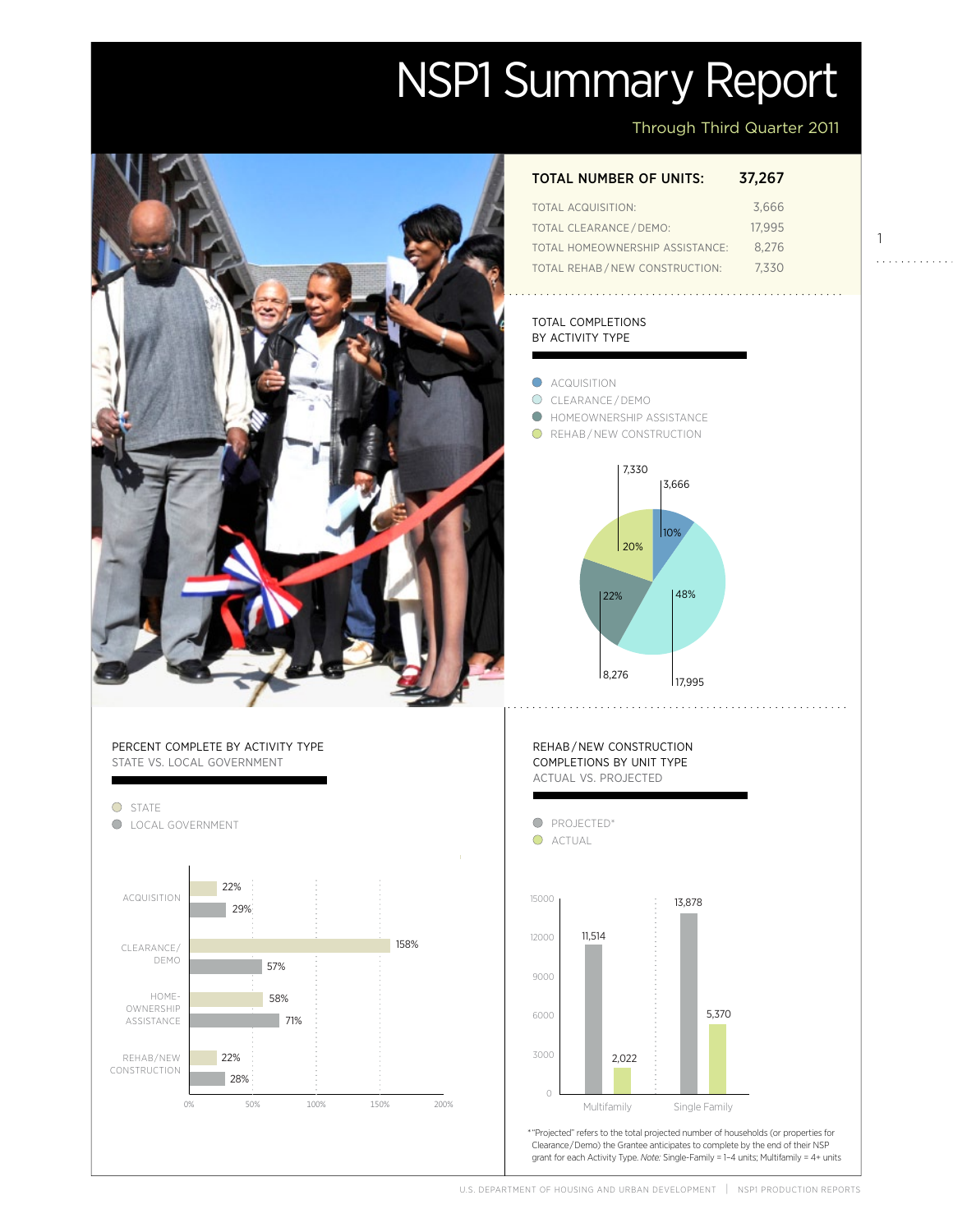58%

#### STATE VS. LOCAL COMPLETIONS actual vs. projected



COMPLETED UNITS BY ACTIVITY TYPE and national objectives

| GRANTEE                    | <b>ACQUISITION</b>         | CLEARANCE/<br>DEMO | HOME-<br>OWNERSHIP<br>ASSISTANCE | REHAB/<br>NEW<br>CONSTRUCTION | TOTAL                      |
|----------------------------|----------------------------|--------------------|----------------------------------|-------------------------------|----------------------------|
| Adams County, CO           | 8                          |                    | 2                                | $\circ$                       | 10 <sup>°</sup>            |
| <b>LMMI</b>                | 8                          |                    | $\overline{2}$                   | $\overline{0}$                | 10 <sup>°</sup>            |
| Akron, OH                  | $\circ$                    | 218                |                                  | 6                             | 224                        |
| <b>LH25</b><br>LMMI        | $\overline{O}$<br>$\Omega$ | 22<br>196          |                                  | 3<br>3                        | 25<br>199                  |
| Alameda County, CA         | 7                          |                    |                                  |                               | 7                          |
| <b>LH25</b><br>LMMI        | 3<br>$\overline{4}$        |                    |                                  |                               | 3<br>$\overline{4}$        |
| Alaska State Program       | 15                         | $\overline{2}$     | 0                                | 76                            | 93                         |
| <b>LH25</b><br><b>LMMI</b> | 5<br>10 <sup>°</sup>       | $\overline{2}$     | 0<br>$\Omega$                    | 9<br>67                       | 14<br>79                   |
| Allegheny County, PA       |                            | 169                |                                  |                               | 170                        |
| <b>LH25</b><br>LMMI        |                            | 169                |                                  | $\overline{0}$                | $\overline{O}$<br>170      |
| Allentown, PA              | $\Omega$                   | 0                  |                                  | $\circ$                       | $\Omega$                   |
| <b>LH25</b><br><b>LMMI</b> | $\Omega$                   | $\overline{O}$     |                                  | $\overline{0}$                | $\Omega$<br>$\overline{O}$ |

2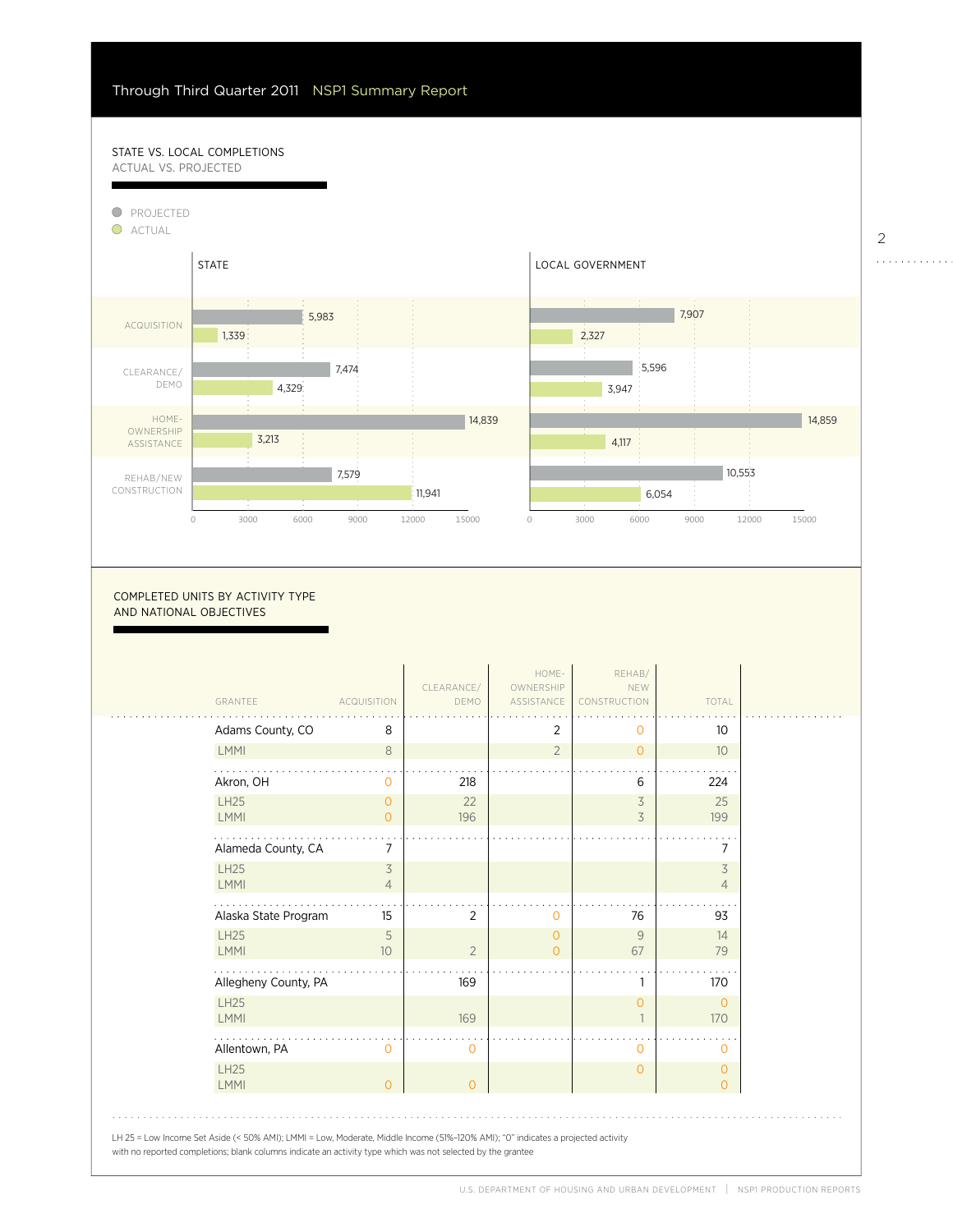| American Somoa        |                                            | 1                              |                      | 1                    | $\overline{2}$                             |
|-----------------------|--------------------------------------------|--------------------------------|----------------------|----------------------|--------------------------------------------|
| LH25<br>LMMI          |                                            | $\overline{1}$                 |                      | $\overline{1}$       | $\overline{\phantom{a}}$<br>$\overline{1}$ |
| Anaheim, CA           | 0                                          |                                | 34                   | 0                    | 34                                         |
| LH25<br>LMMI          | $\mathsf{O}\xspace$<br>$\mathsf O$         |                                | 34                   | $\overline{O}$       | $\overline{0}$<br>34                       |
| Anderson, IN          | $\mathbf 0$                                | 54                             | $\mathbf 0$          | 17                   | 71                                         |
| LH25<br>LMMI          | $\mathsf{O}\xspace$<br>$\circ$             | 54                             | $\overline{0}$       | 12<br>5              | 12<br>59                                   |
| Anoka County, MN      | 3                                          | 5                              | $\overline{2}$       | 10                   | 20                                         |
| LH25<br>LMMI          | $\mathsf{O}\xspace$<br>$\preceq$           | $\mathsf S$                    | $\overline{2}$       | $\overline{4}$<br>6  | $\overline{4}$<br>16                       |
| Antioch, CA           |                                            |                                |                      | 8                    | 8                                          |
| LH25<br>LMMI          |                                            |                                |                      | $\sqrt{2}$<br>6      | $\overline{2}$<br>$\sqrt{6}$               |
| Apple Valley, CA      | $\mathsf{O}\xspace$                        |                                | 29                   |                      | 29                                         |
| LH25<br><b>LMMI</b>   | $\mathsf{O}\xspace$                        |                                | $\mathsf O$<br>29    |                      | $\mathsf O$<br>29                          |
| Arizona State Program | $\mathsf{O}\xspace$                        |                                | 901                  | 0                    | 901                                        |
| LH25<br>LMMI          | $\mathsf{O}\xspace$                        |                                | 46<br>855            | $\overline{0}$       | 46<br>855                                  |
| Arlington, TX         | $\,6$                                      | $\mathbf 0$                    | 25                   |                      | 31                                         |
| LH25<br>LMMI          | $\mathsf{O}\xspace$<br>6                   | $\mathbf{O}$<br>$\overline{O}$ | $\overline{7}$<br>18 |                      | $\overline{7}$<br>24                       |
| Atlanta, GA           | $\overline{c}$                             | 16                             | 2                    | 41                   | 61                                         |
| LH25<br>LMMI          | $\sqrt{2}$<br>$\overline{O}$               | 16                             | $\overline{2}$       | 14<br>27             | $16\,$<br>45                               |
| Augusta, GA           | $\mathbf{1}$                               |                                | $\mathbf 0$          | 12                   | 13                                         |
| LH25<br><b>LMMI</b>   |                                            |                                | O                    | $\overline{O}$<br>12 | $\mathsf{O}\xspace$<br>13                  |
| Aurora, CO            | 49                                         |                                | $\mathbf 0$          | 12                   | 61                                         |
| LH25<br>LMMI          | 30<br>19                                   |                                | $\mathsf O$          | 12<br>$\mathbf{O}$   | 42<br>19                                   |
| .<br>Aurora, IL       | 3                                          | $\mathbf 0$                    | $\overline{2}$       |                      | 5                                          |
| LH25<br>LMMI          | $\overline{\phantom{a}}$<br>$\overline{2}$ | $\overline{O}$                 | $\overline{2}$       |                      | $\mathbf{1}$<br>$\overline{4}$             |

3

. . . . . . . . . . . .

LH 25 = Low Income Set Aside (< 50% AMI); LMMI = Low, Moderate, Middle Income (51%–120% AMI); "0" indicates a projected activity with

no reported completions; blank columns indicate an activity type which was not selected by the grantee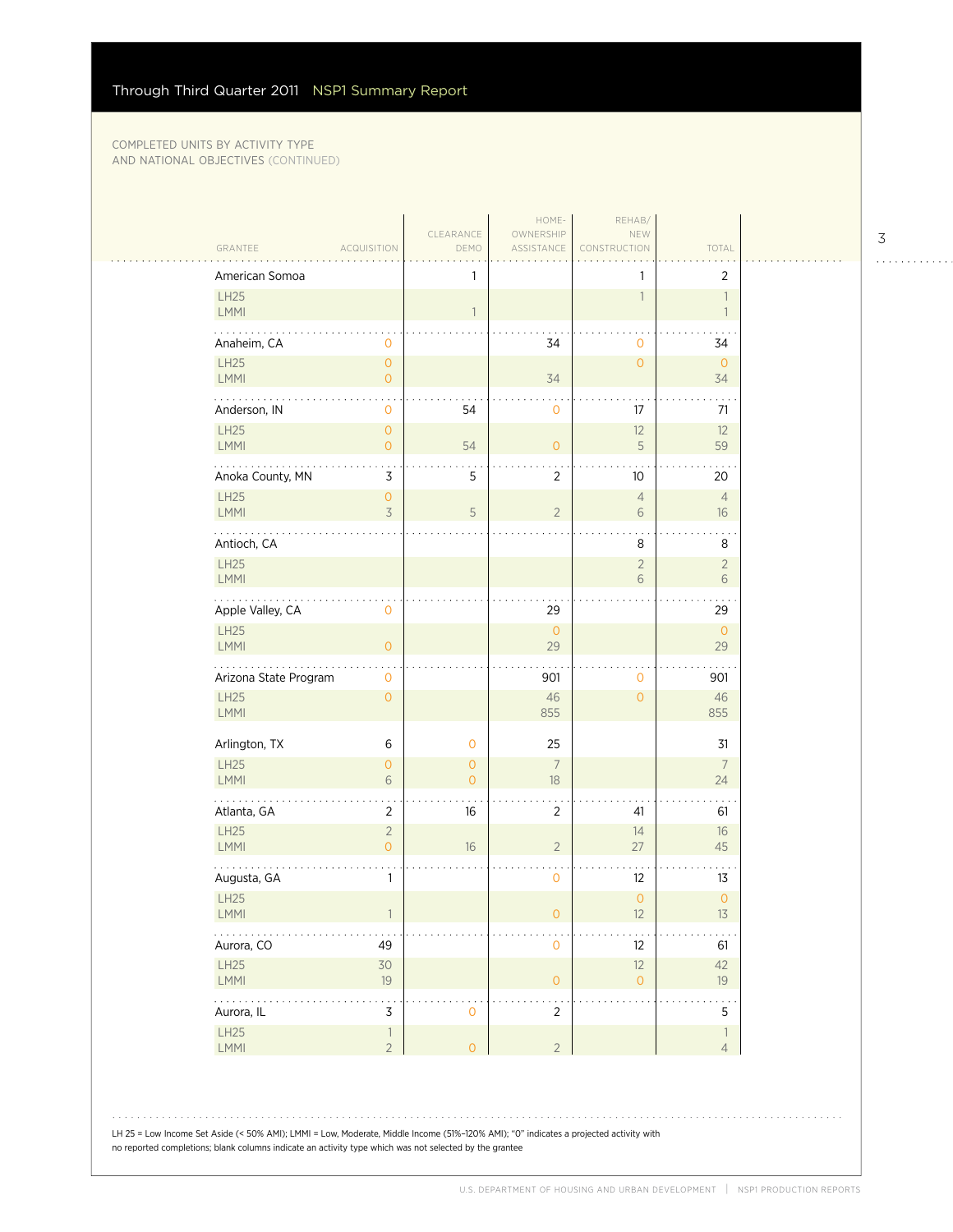| ACQUISITION<br>Avondale City, AZ<br>50<br>4<br>46<br>0<br>LH25<br>$\,8\,$<br>$\overline{0}$<br>$\,8\,$<br>38<br>LMMI<br>$\overline{4}$<br>42<br>Babylon Township, NY<br>3<br>3<br>LH25<br>$\overline{2}$<br>$\overline{2}$<br>LMMI<br>$\overline{\phantom{a}}$<br>$\overline{1}$<br>.<br>Bakersfield, CA<br>70<br>19<br>$\mathbf 0$<br>89<br>$\circ$<br>LH25<br>19<br>19<br>LMMI<br>70<br>$\overline{O}$<br>$\overline{0}$<br>70<br>Baltimore County, MD<br>27<br>34<br>33<br>94<br>LH25<br>$\overline{4}$<br>$\overline{4}$<br>LMMI<br>27<br>34<br>29<br>90<br>55<br>Baltimore, MD<br>55<br>LH25<br>38<br>38<br>LMMI<br>17<br>17<br>Baton Rouge, LA<br>4<br>4<br>LH25<br>$\sqrt{4}$<br>$\overline{4}$<br>Bergen County, NJ<br>3<br>8<br>4<br>15<br>LH25<br>$\,8\,$<br>$\overline{4}$<br>12<br>$\overline{3}$<br>LMMI<br>$\overline{3}$<br>.<br>13<br>Birmingham, AL<br>13<br>LH25<br>$\overline{7}$<br>$\overline{7}$<br>LMMI<br>6<br>6<br>Boston, MA<br>$\mathbf 0$<br>$\mathbf 0$<br>6<br>$\overline{4}$<br>10<br>LH25<br>$\overline{O}$<br>$\overline{2}$<br>$\overline{2}$<br><b>LMMI</b><br>$\circ$<br>6<br>$\overline{2}$<br>$\,8\,$<br>$\overline{0}$<br>Boynton Beach, FL<br>3<br>$\mathbf{O}$<br>3<br>LH25<br>$\overline{c}$<br>$\sqrt{2}$<br>LMMI<br>$\overline{0}$<br>$\overline{1}$<br>$\mathbf{1}$<br>.<br>e e e<br>$\sim$ $\sim$ $\sim$<br>$\mathsf 3$<br>Brevard County, FL<br>9<br>23<br>35<br>0<br>LH25<br>$\mathsf S$<br>$\mathsf{O}\xspace$<br>$\mathsf{O}\xspace$<br>$\overline{4}$<br>3 |           | CLEARANCE | HOME-<br>OWNERSHIP | REHAB/<br>NEW |                         |
|---------------------------------------------------------------------------------------------------------------------------------------------------------------------------------------------------------------------------------------------------------------------------------------------------------------------------------------------------------------------------------------------------------------------------------------------------------------------------------------------------------------------------------------------------------------------------------------------------------------------------------------------------------------------------------------------------------------------------------------------------------------------------------------------------------------------------------------------------------------------------------------------------------------------------------------------------------------------------------------------------------------------------------------------------------------------------------------------------------------------------------------------------------------------------------------------------------------------------------------------------------------------------------------------------------------------------------------------------------------------------------------------------------------------------------------------------------------------------------------------------------------|-----------|-----------|--------------------|---------------|-------------------------|
|                                                                                                                                                                                                                                                                                                                                                                                                                                                                                                                                                                                                                                                                                                                                                                                                                                                                                                                                                                                                                                                                                                                                                                                                                                                                                                                                                                                                                                                                                                               | GRANTEE   | DEMO      | ASSISTANCE         | CONSTRUCTION  | TOTAL                   |
|                                                                                                                                                                                                                                                                                                                                                                                                                                                                                                                                                                                                                                                                                                                                                                                                                                                                                                                                                                                                                                                                                                                                                                                                                                                                                                                                                                                                                                                                                                               |           |           |                    |               |                         |
|                                                                                                                                                                                                                                                                                                                                                                                                                                                                                                                                                                                                                                                                                                                                                                                                                                                                                                                                                                                                                                                                                                                                                                                                                                                                                                                                                                                                                                                                                                               |           |           |                    |               |                         |
|                                                                                                                                                                                                                                                                                                                                                                                                                                                                                                                                                                                                                                                                                                                                                                                                                                                                                                                                                                                                                                                                                                                                                                                                                                                                                                                                                                                                                                                                                                               |           |           |                    |               |                         |
|                                                                                                                                                                                                                                                                                                                                                                                                                                                                                                                                                                                                                                                                                                                                                                                                                                                                                                                                                                                                                                                                                                                                                                                                                                                                                                                                                                                                                                                                                                               |           |           |                    |               |                         |
|                                                                                                                                                                                                                                                                                                                                                                                                                                                                                                                                                                                                                                                                                                                                                                                                                                                                                                                                                                                                                                                                                                                                                                                                                                                                                                                                                                                                                                                                                                               |           |           |                    |               |                         |
|                                                                                                                                                                                                                                                                                                                                                                                                                                                                                                                                                                                                                                                                                                                                                                                                                                                                                                                                                                                                                                                                                                                                                                                                                                                                                                                                                                                                                                                                                                               |           |           |                    |               |                         |
|                                                                                                                                                                                                                                                                                                                                                                                                                                                                                                                                                                                                                                                                                                                                                                                                                                                                                                                                                                                                                                                                                                                                                                                                                                                                                                                                                                                                                                                                                                               |           |           |                    |               |                         |
|                                                                                                                                                                                                                                                                                                                                                                                                                                                                                                                                                                                                                                                                                                                                                                                                                                                                                                                                                                                                                                                                                                                                                                                                                                                                                                                                                                                                                                                                                                               |           |           |                    |               |                         |
|                                                                                                                                                                                                                                                                                                                                                                                                                                                                                                                                                                                                                                                                                                                                                                                                                                                                                                                                                                                                                                                                                                                                                                                                                                                                                                                                                                                                                                                                                                               |           |           |                    |               |                         |
|                                                                                                                                                                                                                                                                                                                                                                                                                                                                                                                                                                                                                                                                                                                                                                                                                                                                                                                                                                                                                                                                                                                                                                                                                                                                                                                                                                                                                                                                                                               |           |           |                    |               |                         |
|                                                                                                                                                                                                                                                                                                                                                                                                                                                                                                                                                                                                                                                                                                                                                                                                                                                                                                                                                                                                                                                                                                                                                                                                                                                                                                                                                                                                                                                                                                               |           |           |                    |               |                         |
|                                                                                                                                                                                                                                                                                                                                                                                                                                                                                                                                                                                                                                                                                                                                                                                                                                                                                                                                                                                                                                                                                                                                                                                                                                                                                                                                                                                                                                                                                                               |           |           |                    |               |                         |
|                                                                                                                                                                                                                                                                                                                                                                                                                                                                                                                                                                                                                                                                                                                                                                                                                                                                                                                                                                                                                                                                                                                                                                                                                                                                                                                                                                                                                                                                                                               |           |           |                    |               |                         |
|                                                                                                                                                                                                                                                                                                                                                                                                                                                                                                                                                                                                                                                                                                                                                                                                                                                                                                                                                                                                                                                                                                                                                                                                                                                                                                                                                                                                                                                                                                               |           |           |                    |               |                         |
|                                                                                                                                                                                                                                                                                                                                                                                                                                                                                                                                                                                                                                                                                                                                                                                                                                                                                                                                                                                                                                                                                                                                                                                                                                                                                                                                                                                                                                                                                                               |           |           |                    |               |                         |
|                                                                                                                                                                                                                                                                                                                                                                                                                                                                                                                                                                                                                                                                                                                                                                                                                                                                                                                                                                                                                                                                                                                                                                                                                                                                                                                                                                                                                                                                                                               |           |           |                    |               |                         |
|                                                                                                                                                                                                                                                                                                                                                                                                                                                                                                                                                                                                                                                                                                                                                                                                                                                                                                                                                                                                                                                                                                                                                                                                                                                                                                                                                                                                                                                                                                               |           |           |                    |               |                         |
|                                                                                                                                                                                                                                                                                                                                                                                                                                                                                                                                                                                                                                                                                                                                                                                                                                                                                                                                                                                                                                                                                                                                                                                                                                                                                                                                                                                                                                                                                                               |           |           |                    |               |                         |
|                                                                                                                                                                                                                                                                                                                                                                                                                                                                                                                                                                                                                                                                                                                                                                                                                                                                                                                                                                                                                                                                                                                                                                                                                                                                                                                                                                                                                                                                                                               |           |           |                    |               |                         |
|                                                                                                                                                                                                                                                                                                                                                                                                                                                                                                                                                                                                                                                                                                                                                                                                                                                                                                                                                                                                                                                                                                                                                                                                                                                                                                                                                                                                                                                                                                               |           |           |                    |               |                         |
|                                                                                                                                                                                                                                                                                                                                                                                                                                                                                                                                                                                                                                                                                                                                                                                                                                                                                                                                                                                                                                                                                                                                                                                                                                                                                                                                                                                                                                                                                                               |           |           |                    |               |                         |
|                                                                                                                                                                                                                                                                                                                                                                                                                                                                                                                                                                                                                                                                                                                                                                                                                                                                                                                                                                                                                                                                                                                                                                                                                                                                                                                                                                                                                                                                                                               | 5<br>LMMI |           | $\overline{O}$     | $18\,$        | $9$<br>$26\,$           |
| .<br>Brockton, MA<br>8<br>38<br>0<br>46                                                                                                                                                                                                                                                                                                                                                                                                                                                                                                                                                                                                                                                                                                                                                                                                                                                                                                                                                                                                                                                                                                                                                                                                                                                                                                                                                                                                                                                                       |           |           |                    |               |                         |
| LH25<br>$\overline{3}$<br>38<br>5<br>LMMI<br>$\overline{O}$<br>$\overline{0}$                                                                                                                                                                                                                                                                                                                                                                                                                                                                                                                                                                                                                                                                                                                                                                                                                                                                                                                                                                                                                                                                                                                                                                                                                                                                                                                                                                                                                                 |           |           |                    |               | $41$<br>$5\phantom{.0}$ |

LH 25 = Low Income Set Aside (< 50% AMI); LMMI = Low, Moderate, Middle Income (51%–120% AMI); "0" indicates a projected activity with no reported completions; blank columns indicate an activity type which was not selected by the grantee

4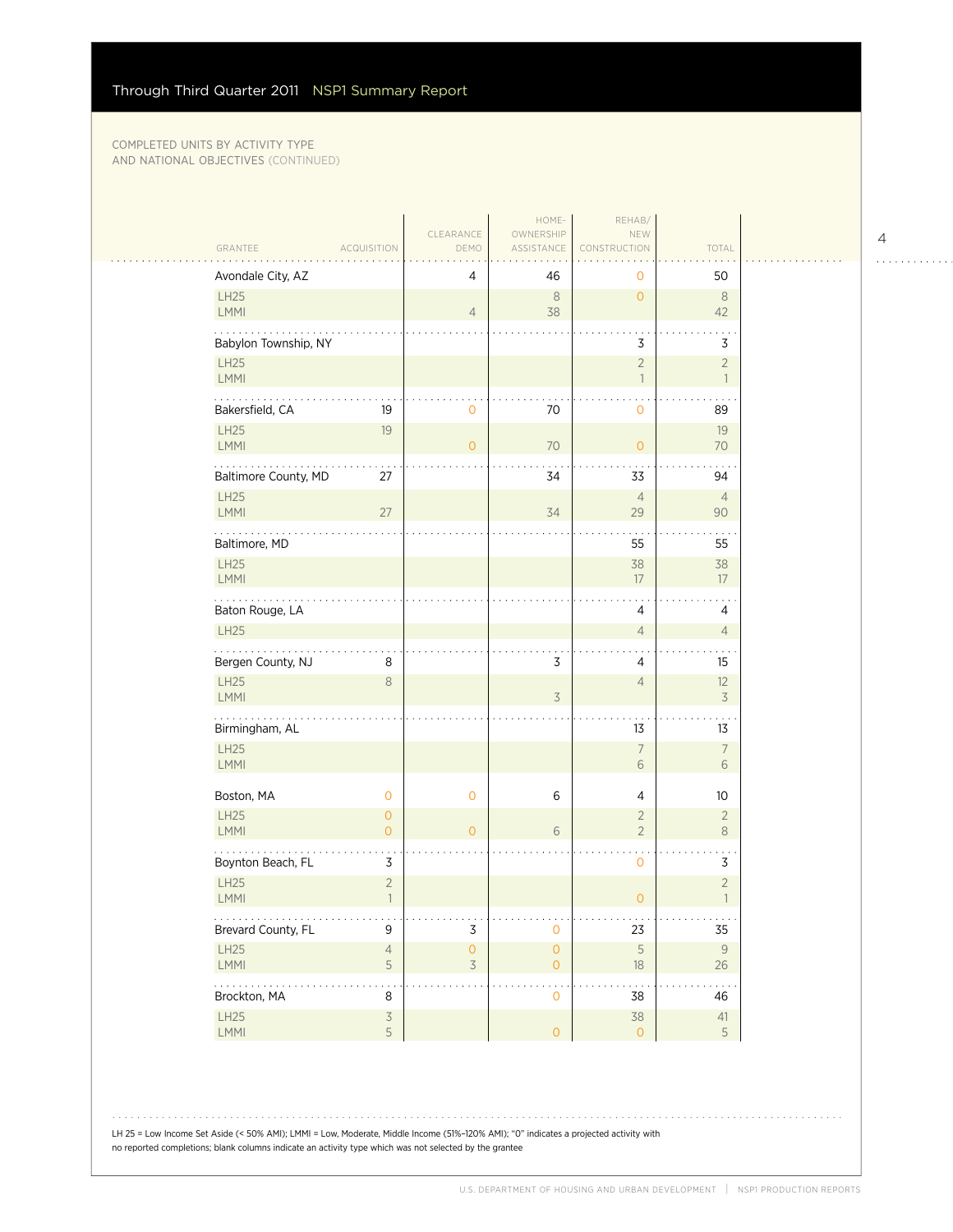| Broward County, FL<br>6<br>18<br>61<br>85<br>0<br>LH25<br>$\overline{O}$<br>28<br>28<br>LMMI<br>6<br>18<br>33<br>57<br>$\overline{O}$<br>Butler County, OH<br>29<br>2<br>0<br>31<br><b>LH25</b><br>$\mathsf O$<br>$\circ$<br>$\overline{c}$<br>LMMI<br>29<br>31<br>$\overline{O}$<br>Canton Township, MI<br>0<br>0<br>LH25<br>$\overline{0}$<br>$\mathbf{O}$<br>LMMI<br>0<br>$\mathbf{O}$<br>Canton, OH<br>0<br>1<br>1 |  |
|------------------------------------------------------------------------------------------------------------------------------------------------------------------------------------------------------------------------------------------------------------------------------------------------------------------------------------------------------------------------------------------------------------------------|--|
|                                                                                                                                                                                                                                                                                                                                                                                                                        |  |
|                                                                                                                                                                                                                                                                                                                                                                                                                        |  |
|                                                                                                                                                                                                                                                                                                                                                                                                                        |  |
|                                                                                                                                                                                                                                                                                                                                                                                                                        |  |
|                                                                                                                                                                                                                                                                                                                                                                                                                        |  |
|                                                                                                                                                                                                                                                                                                                                                                                                                        |  |
|                                                                                                                                                                                                                                                                                                                                                                                                                        |  |
| LH25<br>$\mathbf{O}$<br>$\overline{O}$<br>LMMI<br>$\circ$<br>$\mathbf{1}$<br>$\overline{1}$                                                                                                                                                                                                                                                                                                                            |  |
| Cape Coral, FL<br>0<br>38<br>10<br>0<br>48                                                                                                                                                                                                                                                                                                                                                                             |  |
| LH25<br>$\circ$<br>$\overline{0}$<br><b>LMMI</b><br>$\overline{0}$<br>$\overline{O}$<br>38<br>10<br>48                                                                                                                                                                                                                                                                                                                 |  |
| .<br>Chandler, AZ<br>17<br>6<br>23                                                                                                                                                                                                                                                                                                                                                                                     |  |
| LH25<br>$\sqrt{6}$<br>6<br>LMMI<br>11<br>6<br>17                                                                                                                                                                                                                                                                                                                                                                       |  |
| Charlotte, NC<br>20<br>0<br>15<br>35                                                                                                                                                                                                                                                                                                                                                                                   |  |
| LH25<br>15<br>15<br>20<br>LMMI<br>$\overline{O}$<br>20                                                                                                                                                                                                                                                                                                                                                                 |  |
| .<br>Chattanooga, TN<br>51<br>10<br>4<br>6<br>71                                                                                                                                                                                                                                                                                                                                                                       |  |
| LH25<br>10<br>10<br><b>LMMI</b><br>51<br>$\overline{4}$<br>6<br>61                                                                                                                                                                                                                                                                                                                                                     |  |
| Chicago, IL<br>76<br>6<br>82                                                                                                                                                                                                                                                                                                                                                                                           |  |
| <b>LH25</b><br>$\overline{0}$<br>$\overline{O}$<br><b>LMMI</b><br>76<br>82<br>6                                                                                                                                                                                                                                                                                                                                        |  |
| Chula Vista, CA<br>10<br>10                                                                                                                                                                                                                                                                                                                                                                                            |  |
| LH25<br>6<br>$6\,$<br>LMMI<br>$\overline{4}$<br>$\overline{4}$                                                                                                                                                                                                                                                                                                                                                         |  |
| .<br>$\overline{O}$<br>Cicero, IL<br>12<br>1<br>13                                                                                                                                                                                                                                                                                                                                                                     |  |
| $\mathsf{O}\xspace$<br>LH25<br>$\,$ $\,$ $\,$<br>$\circ$<br>$\sqrt{6}$<br>LMMI<br>$\overline{0}$<br>$6\,$<br>$\overline{7}$<br>$\overline{\phantom{a}}$                                                                                                                                                                                                                                                                |  |
| 1.1.1.1.1<br>. .<br>$\sim$ $\sim$ $\sim$<br>Cincinnati, OH<br>260<br>11<br>271                                                                                                                                                                                                                                                                                                                                         |  |
| LH25<br>$\mathbbm{1}$<br>$\overline{\phantom{a}}$<br>260<br>LMMI<br>$10$<br>270                                                                                                                                                                                                                                                                                                                                        |  |

LH 25 = Low Income Set Aside (< 50% AMI); LMMI = Low, Moderate, Middle Income (51%–120% AMI); "0" indicates a projected activity with no reported completions; blank columns indicate an activity type which was not selected by the grantee

5

. . . . . . . . . . . .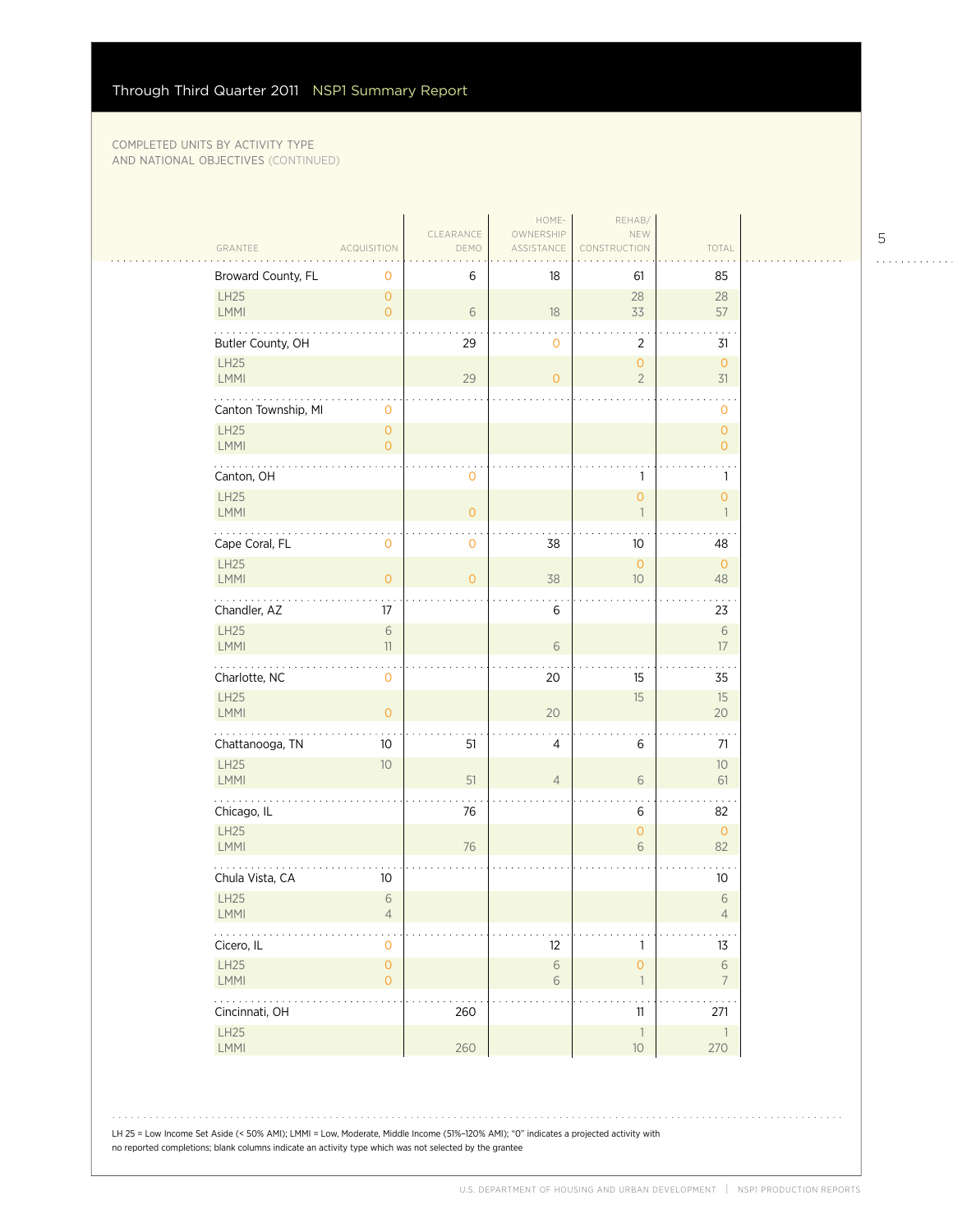$\sim$  . . .

|                                                       | CLEARANCE      | HOME-<br>OWNERSHIP                  | REHAB/<br>NEW                    |                                |
|-------------------------------------------------------|----------------|-------------------------------------|----------------------------------|--------------------------------|
| GRANTEE<br><b>ACQUISITION</b>                         | DEMO           | ASSISTANCE                          | CONSTRUCTION                     | TOTAL                          |
| Clark County, NV                                      | 0              | 13                                  | 93                               | 106                            |
| LH25<br>LMMI                                          | $\overline{O}$ | $13$                                | 30<br>63                         | 30<br>76                       |
| Clayton County, GA<br>0                               |                | 9                                   | 92                               | 101                            |
| LH25<br>$\mathsf{O}\xspace$<br>LMMI<br>$\overline{0}$ |                | 1<br>$\,8\,$                        | 40<br>52                         | 41<br>60                       |
| .<br>Cleveland, OH                                    | 687            |                                     | $\mathbf{0}$                     | 687                            |
| LH25<br><b>LMMI</b>                                   | 687            |                                     | $\circ$<br>$\overline{O}$        | $\mathbf{0}$<br>687            |
| Clinton Township, MI<br>11                            | 0              |                                     | $12 \overline{ }$                | 23                             |
| <b>LH25</b><br>11<br><b>LMMI</b>                      | $\overline{0}$ |                                     | 12                               | 11<br>12                       |
| Cobb County, GA<br>0                                  |                | 45                                  | $\mathbf{0}$                     | 45                             |
| LH25<br>$\mathsf{O}\xspace$<br>LMMI<br>$\overline{0}$ |                | $\sqrt{4}$<br>41                    | $\overline{0}$<br>$\overline{O}$ | $\overline{4}$<br>41           |
| Collier County, FL<br>15                              | 1              | $\mathbf 0$                         |                                  | 16                             |
| $\overline{2}$<br>LH25<br><b>LMMI</b><br>13           | 1              | $\mathsf{O}\xspace$<br>$\mathbf{O}$ |                                  | $\overline{2}$<br>14           |
| Columbus, OH                                          | 0              |                                     | 20                               | 20                             |
| LH25<br>LMMI                                          | $\overline{O}$ |                                     | $\overline{4}$<br>16             | $\overline{4}$<br>16           |
| Columbus-Muscogee, GA<br>0                            | 1              | 1                                   | 3                                | 5                              |
| LH25<br>$\mathsf{O}\xspace$<br>LMMI<br>$\Omega$       | $\mathbf{1}$   | $\mathbf{1}$<br>$\overline{O}$      | 3<br>$\overline{O}$              | $\overline{4}$<br>$\mathbf{1}$ |
| Commonwealth of Puerto Rico                           |                |                                     | 5                                | 5                              |
| LH25<br><b>LMMI</b>                                   |                |                                     | $\overline{4}$<br>$\mathbf{1}$   | 4<br>$\mathbf{1}$              |
| .<br>Compton, CA<br>$\mathbf 0$                       |                |                                     |                                  | $\mathbf 0$                    |
| LH25<br>$\overline{0}$<br>$\mathsf{LMMI}$<br>$\cup$   |                |                                     |                                  | $\mathbf{O}$<br>$\cup$         |
| Connecticut State Program<br>23                       | 1              | 12                                  | 7                                | 43                             |
| LH25<br>13<br>LMMI<br>$10$                            | $\mathbf{1}$   | 12                                  | 5<br>$\overline{2}$              | 18<br>25                       |
| Contra Costa County, CA                               |                | 11                                  | 19                               | 30                             |
| LH25<br>LMMI                                          |                | $11\,$                              | $\sqrt{6}$<br>13                 | $6\,$<br>24                    |
|                                                       |                |                                     |                                  |                                |

6 . . . . . . . . . . . .

LH 25 = Low Income Set Aside (< 50% AMI); LMMI = Low, Moderate, Middle Income (51%–120% AMI); "0" indicates a projected activity with no reported completions; blank columns indicate an activity type which was not selected by the grantee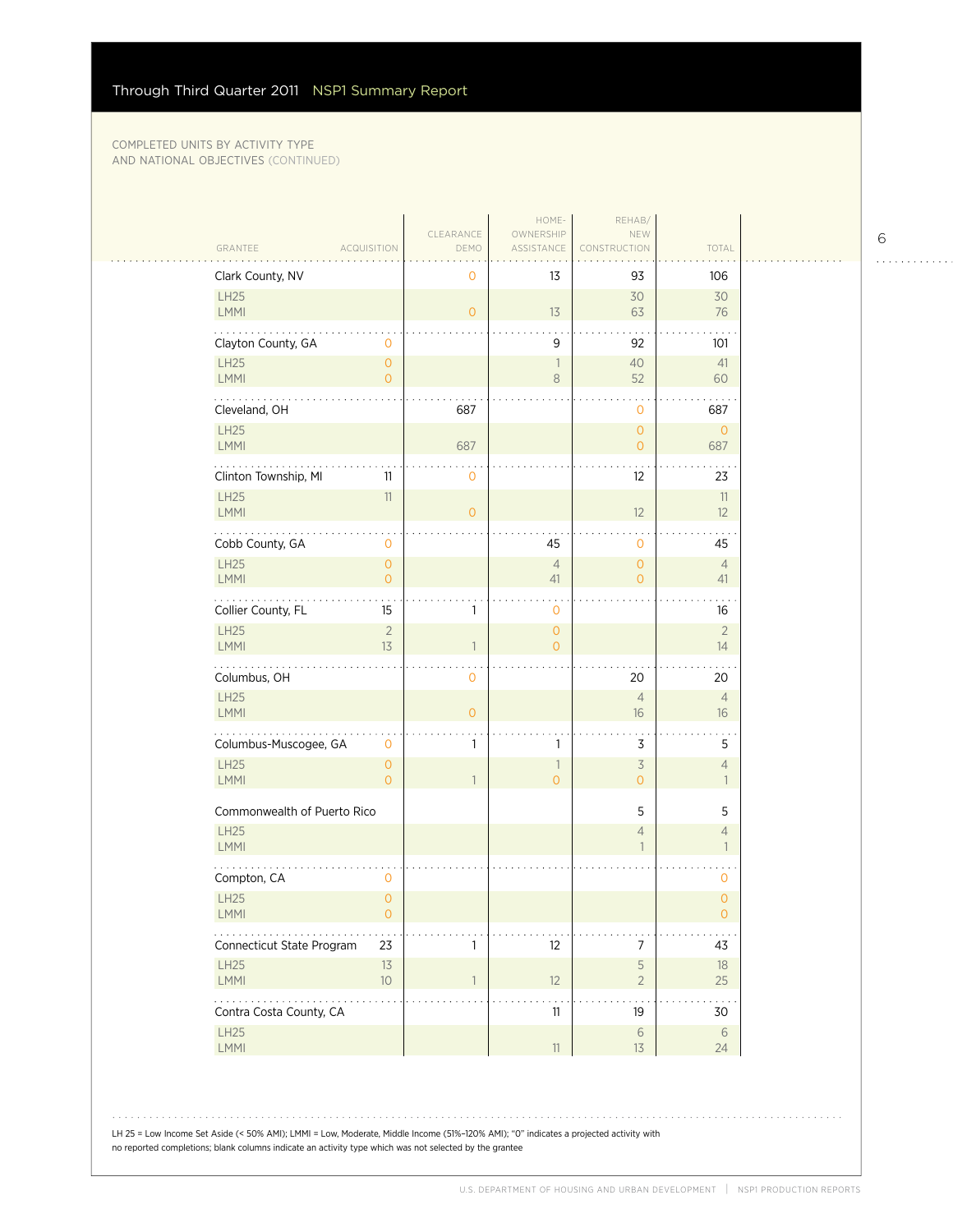$\sim$  . . . .

|                            |                      | CLEARANCE | HOME-<br>OWNERSHIP           | REHAB/<br>NEW                  |                                  |
|----------------------------|----------------------|-----------|------------------------------|--------------------------------|----------------------------------|
| GRANTEE                    | <b>ACQUISITION</b>   | DEMO      | ASSISTANCE                   | CONSTRUCTION                   | TOTAL                            |
| Cook County, IL            |                      | 0         |                              | 0                              | $\mathbf{O}$                     |
| LH25<br><b>LMMI</b>        |                      | $\circ$   |                              | $\overline{O}$<br>$\mathbf{O}$ | $\circ$<br>$\overline{O}$        |
| Coral Springs, FL          |                      |           | 38                           | 35                             | 73                               |
| LH25<br>LMMI               |                      |           | 10<br>28                     | $\mathcal G$<br>26             | 19<br>54                         |
| .<br>Corona, CA            | 12                   |           |                              |                                | 12                               |
| <b>LH25</b><br>LMMI        | 12<br>$\overline{0}$ |           |                              |                                | 12<br>$\overline{0}$             |
| Cuyahoga County, OH        |                      | 46        | 7                            | 11                             | 64                               |
| <b>LH25</b><br><b>LMMI</b> |                      | 46        | $\overline{\phantom{a}}$     | $\mathbf{O}$<br>11             | $\circ$<br>64                    |
| Dakota County, MN          |                      | 14        | 41                           | 5                              | 60                               |
| <b>LH25</b><br>LMMI        |                      | 14        | $\overline{4}$<br>37         | 5                              | 9<br>51                          |
| Dallas County, TX          |                      |           | 12                           | 30                             | 42                               |
| <b>LH25</b><br><b>LMMI</b> |                      |           | 12                           | 30                             | 12<br>30                         |
| Dallas, TX                 | 32                   |           |                              | 24                             | 56                               |
| LH25<br><b>LMMI</b>        | $\,8\,$<br>24        |           |                              | 24                             | 8<br>48                          |
| .<br>Dayton, OH            |                      | 515       |                              | 4                              | 519                              |
| LH25<br><b>LMMI</b>        |                      | 515       |                              | $\overline{4}$<br>$\mathbf{O}$ | $\overline{4}$<br>515            |
| Dearborn, MI               |                      | 45        |                              | 3                              | 48                               |
| <b>LH25</b><br><b>LMMI</b> |                      | 45        |                              | $\sqrt{2}$<br>$\overline{1}$   | $\overline{2}$<br>46             |
| Deerfield Beach, FL        | 0                    |           | 4                            | 0                              | 4                                |
| <b>LH25</b><br><b>LMMI</b> | $\overline{O}$<br>0  |           | $\sqrt{2}$<br>$\overline{2}$ | $\overline{O}$                 | $\overline{2}$<br>$\overline{2}$ |
| Dekalb County, GA          |                      |           | $\mathsf 9$                  | 105                            | $114$                            |
| LH25<br>LMMI               |                      |           | $\mathsf O$<br>$\mathsf{9}$  | 57<br>$48\,$                   | 57<br>57                         |
| .<br>Deltona, FL           |                      |           |                              | $30\,$                         | 30                               |
| <b>LH25</b><br>LMMI        |                      |           |                              | $\sqrt{5}$<br>25               | $\sqrt{5}$<br>25                 |

LH 25 = Low Income Set Aside (< 50% AMI); LMMI = Low, Moderate, Middle Income (51%–120% AMI); "0" indicates a projected activity with no reported completions; blank columns indicate an activity type which was not selected by the grantee

7

 $1.1.1.1.1.1.1.1.1.1$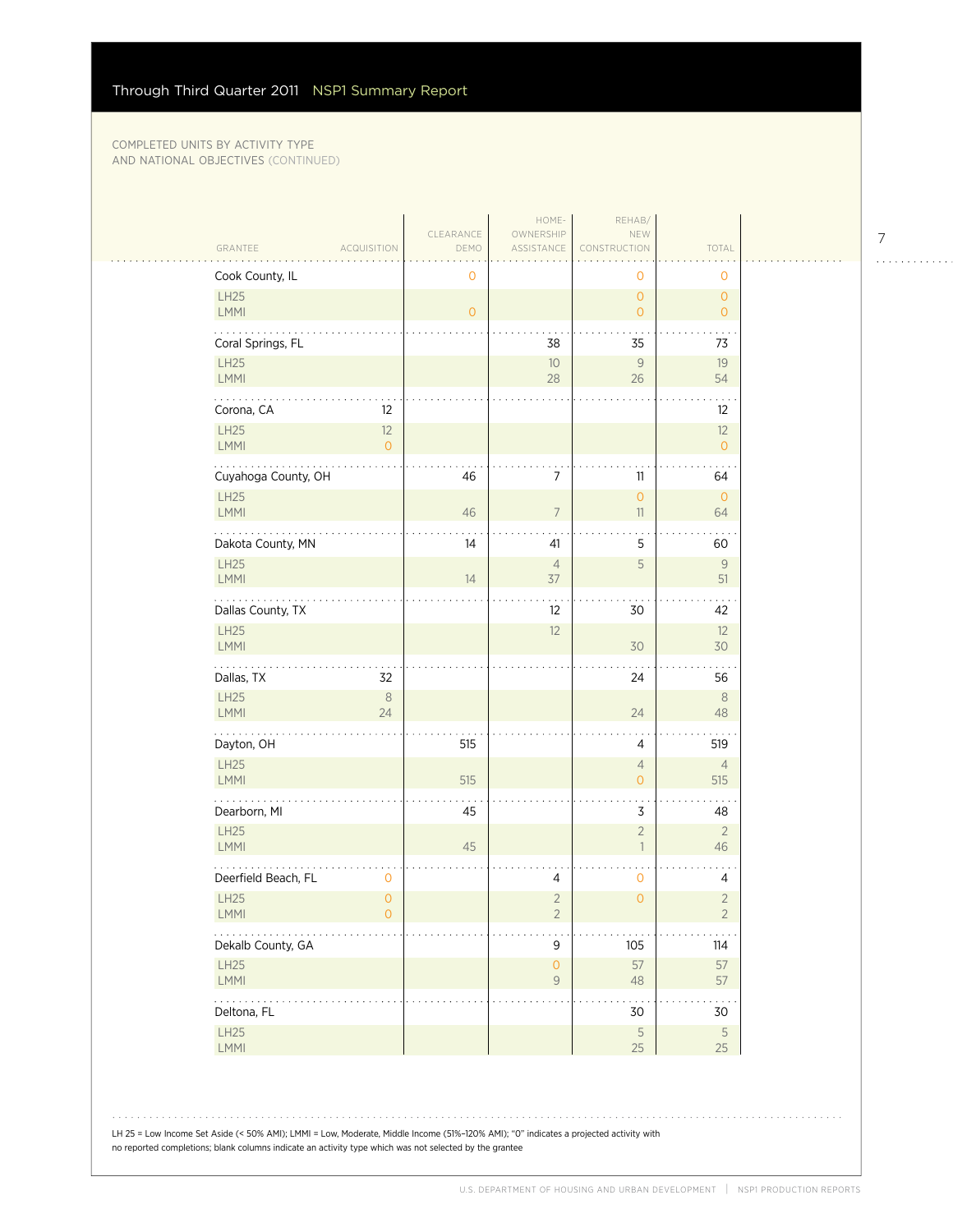| GRANTEE                                           | <b>ACQUISITION</b>                    | CLEARANCE<br>DEMO | OWNERSHIP<br>ASSISTANCE<br><b>The Co</b> | NEW<br>CONSTRUCTION                        | TOTAL                                 |
|---------------------------------------------------|---------------------------------------|-------------------|------------------------------------------|--------------------------------------------|---------------------------------------|
| Denver, CO                                        |                                       |                   | 36                                       | 5                                          | 41                                    |
| LH25<br>LMMI                                      |                                       |                   | 26<br>10 <sup>°</sup>                    | $\mathsf S$                                | 26<br>15                              |
| Detroit, MI                                       | $\mathsf{O}\xspace$                   | 841               |                                          | $\mathbf 0$                                | 841                                   |
| LH25<br>LMMI                                      | $\mathsf{O}\xspace$                   | 841               |                                          | $\mathbf{O}$                               | $\overline{0}$<br>841                 |
| .<br>DuPage County, IL                            | 13                                    |                   | $\mathbf 0$                              | 4                                          | 17                                    |
| LH25<br>LMMI                                      | $\sqrt{6}$<br>$\overline{7}$          |                   | $\mathbf{O}$                             | $\overline{0}$<br>$\overline{4}$           | $\,$ $\,$ $\,$<br>11                  |
| El Paso, TX                                       |                                       | $\mathbf 0$       | $\mathbf 0$                              | 1                                          | $\ddot{\phantom{1}}$<br>$\mathbf{1}$  |
| LH25<br>LMMI                                      |                                       | $\mathsf O$       | $\mathbf{O}$<br>$\overline{O}$           | $\mathsf{O}\xspace$<br>$\overline{1}$      | $\mathsf{O}\xspace$<br>$\overline{1}$ |
| Elgin, IL                                         |                                       | $\mathbf 0$       |                                          | $\mathbf 0$                                | 0                                     |
| LH25<br>LMMI                                      |                                       | $\overline{0}$    |                                          | $\overline{0}$<br>$\mathbf{O}$             | $\circ$<br>$\mathbf{O}$               |
| .<br>Elk Grove, CA                                |                                       |                   | 15                                       | 5                                          | 20                                    |
| LH25<br>LMMI                                      |                                       |                   | 15                                       | $\sqrt{2}$<br>$\overline{\mathcal{S}}$     | $\overline{2}$<br>18                  |
| Elkhart, IN                                       | $\mathsf{O}\xspace$                   | 55                |                                          | $\mathsf{O}\xspace$                        | $\sim$ $\sim$ $\sim$<br>55            |
| LH25<br>LMMI                                      | $\mathsf O$<br>$\overline{O}$         | 55                |                                          | $\mathsf{O}\xspace$<br>$\mathsf{O}\xspace$ | $\circ$<br>55                         |
| .<br>Elyria, OH                                   |                                       | 55                | $\mathbf 0$                              | $\overline{2}$                             | 57                                    |
| LH25<br><b>LMMI</b>                               |                                       | 55                | $\overline{O}$                           | $\mathbf{1}$<br>$\mathbf{1}$               | $\overline{\phantom{a}}$<br>56        |
| Escambia County, FL                               | 0                                     | 48                | 8                                        | 60                                         | 116                                   |
| LH25<br>LMMI                                      | $\mathsf{O}\xspace$<br>$\overline{0}$ | 48                | $\,8\,$                                  | 45<br>15                                   | 45<br>71                              |
| Euclid, OH                                        | 0                                     | 67                |                                          | $\mathbf 0$                                | 67                                    |
| LH25<br><b>LMMI</b>                               | $\mathsf{O}\xspace$<br>0              | 67                |                                          | $\mathsf{O}\xspace$<br>0                   | $\mathsf{O}\xspace$<br>67             |
| Evansville, IN                                    | 0                                     | 80                |                                          | 3                                          | 83                                    |
| LH25<br>LMMI                                      | $\mathsf O$<br>$\mathsf{O}\xspace$    | 80                |                                          | $\mathbf{1}$<br>$\sqrt{2}$                 | $\overline{1}$<br>82                  |
| $\sim$ $\sim$ $\sim$ $\sim$<br>Fairfax County, VA | 28                                    |                   | 10                                       |                                            | 38                                    |
| LH25<br>LMMI                                      | 28                                    |                   | $10$                                     |                                            | 28<br>10 <sup>°</sup>                 |
| Flint, MI                                         | $\mathbf 0$                           | 125               | $\mathbf 0$                              |                                            | 125                                   |

8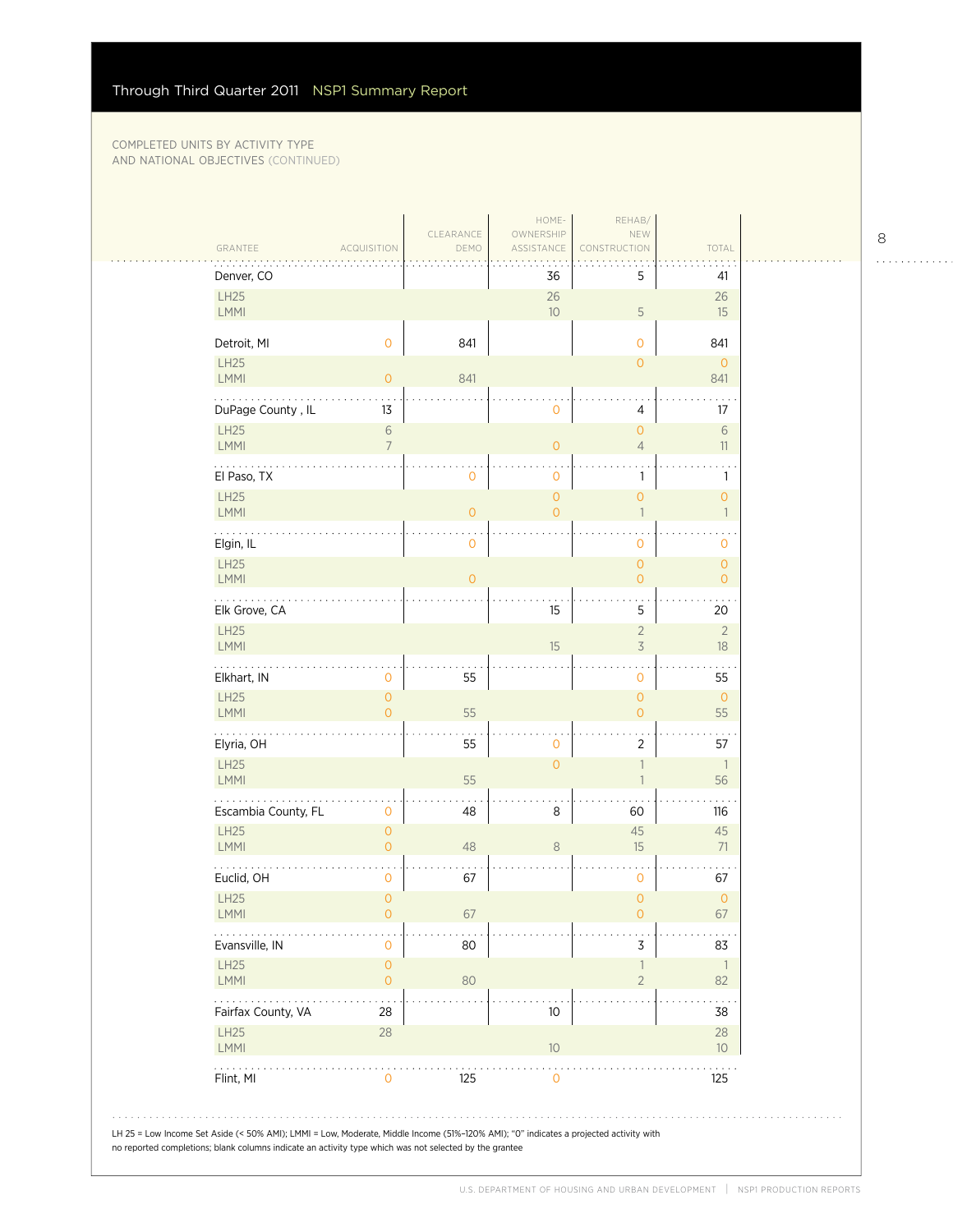| GRANTEE                    | <b>ACQUISITION</b>               | CLEARANCE<br>DEMO | OWNERSHIP<br>ASSISTANCE        | NEW<br>CONSTRUCTION                             | TOTAL                            |
|----------------------------|----------------------------------|-------------------|--------------------------------|-------------------------------------------------|----------------------------------|
| <b>LH25</b><br>LMMI        | 0<br>$\overline{O}$              | 125               | $\overline{0}$                 |                                                 | $\mathbf{O}$<br>125              |
| Fontana, CA                |                                  |                   |                                | 13                                              | 13                               |
| LH25<br>LMMI               |                                  |                   |                                | $\overline{4}$<br>$\mathsf 9$                   | $\overline{4}$<br>$\overline{9}$ |
| .<br>Fort Bend County, TX  |                                  |                   | 3                              | 3                                               | 6                                |
| <b>LH25</b><br>LMMI        |                                  |                   | $\overline{2}$<br>$\mathbf{1}$ | $\overline{\mathcal{S}}$<br>$\mathsf{O}\xspace$ | 5<br>$\mathbf{1}$                |
| Fort Lauderdale, FL        | 13                               |                   |                                |                                                 | 13                               |
| <b>LH25</b><br>LMMI        | 5<br>8                           |                   |                                |                                                 | 5<br>$\,8\,$                     |
| Fort Wayne, IN             | 0                                |                   | 1                              | 25                                              | 26                               |
| <b>LH25</b><br>LMMI        | $\overline{O}$                   |                   | 1                              | $\overline{\mathcal{S}}$<br>22                  | $\overline{3}$<br>23             |
| Fort Worth, TX             | 0                                |                   | 166                            |                                                 | 166                              |
| <b>LH25</b><br>LMMI        | $\overline{0}$                   |                   | 13<br>153                      |                                                 | $13$<br>153                      |
| Franklin County, OH        | 8                                |                   | $\mathbf 0$                    | 10 <sup>°</sup>                                 | 18                               |
| <b>LH25</b><br>LMMI        | $\overline{2}$<br>6              |                   | $\circ$                        | $\,8\,$<br>$\overline{2}$                       | 10<br>$\,8\,$                    |
| .<br>Fresno County. CA     | 57                               |                   | 57                             |                                                 | 114                              |
| <b>LH25</b><br><b>LMMI</b> | 21<br>36                         |                   | 21<br>36                       |                                                 | 42<br>72                         |
| Fresno, CA                 | 260                              |                   | 34                             | 6                                               | 300                              |
| <b>LH25</b><br>LMMI        | 236<br>24                        |                   | 34                             | $\sqrt{6}$                                      | 236<br>64                        |
| Ft. Myers, FL              | 15                               |                   |                                | 17                                              | 32                               |
| <b>LH25</b><br>LMMI        | 14<br>$\overline{1}$             |                   |                                | $\overline{\mathcal{S}}$<br>14                  | 17<br>15                         |
| Fulton County, GA          | 27                               |                   |                                | 33                                              | 60                               |
| LH25<br>LMMI               | $\overline{7}$<br>20             |                   |                                | $\mathcal{G}$<br>24                             | 16<br>44                         |
| Garland, TX                | 8                                | 10                | 3                              |                                                 | 21                               |
| LH25<br>LMMI               | $\overline{4}$<br>$\overline{4}$ | $10$              | $\mathsf 3$                    |                                                 | $\overline{4}$<br>17             |
| .<br>Gary, IN              | 0                                | 111               |                                |                                                 | $\ddotsc$<br>111                 |
| LH25                       | $\mathsf{O}\xspace$              |                   |                                |                                                 | $\overline{O}$                   |

9

. . . . . . . . . . . .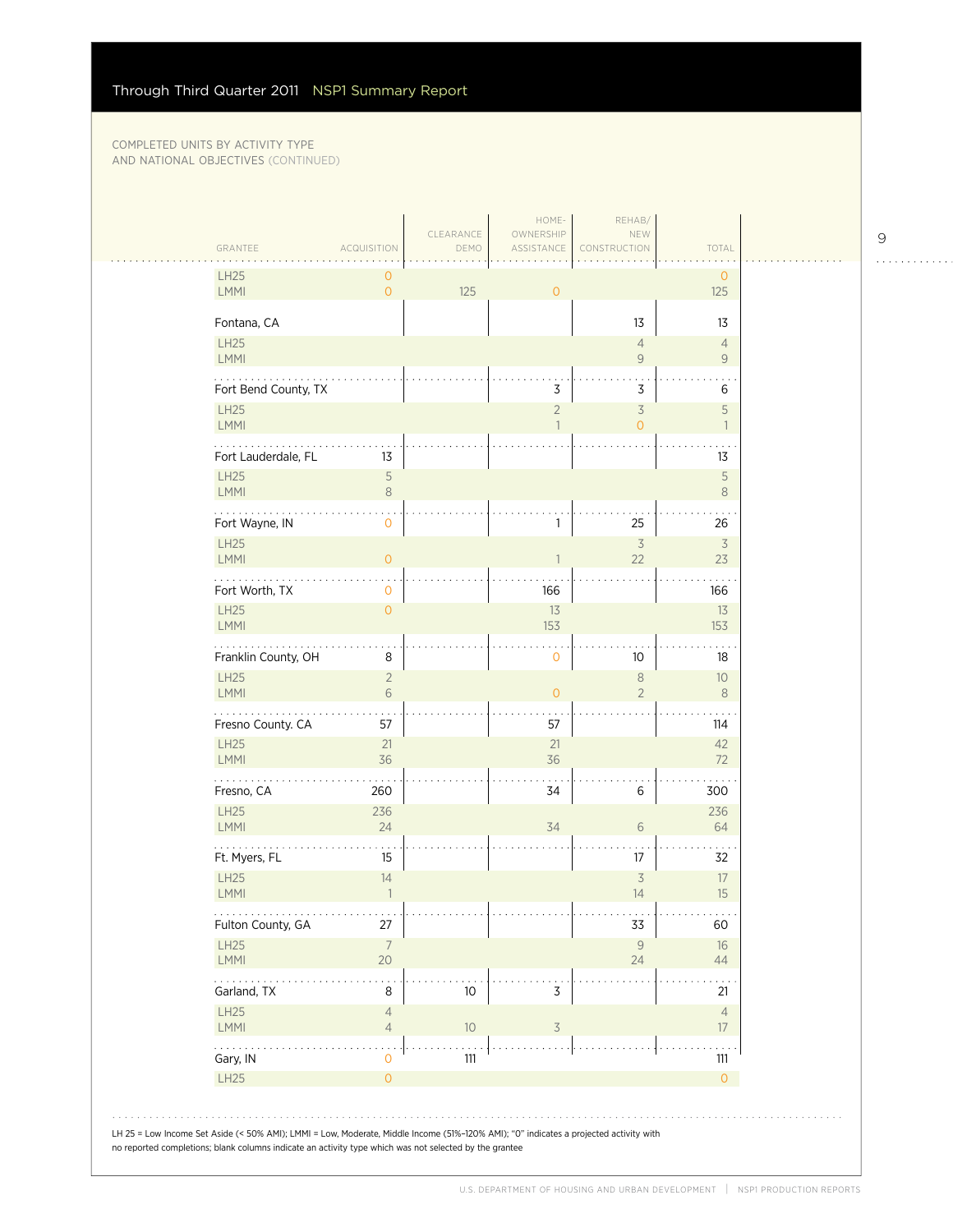| GRANTEE                    | <b>ACQUISITION</b>                         | CLEARANCE<br>DEMO | OWNERSHIP<br>ASSISTANCE          | NEW<br>CONSTRUCTION            | TOTAL                               |
|----------------------------|--------------------------------------------|-------------------|----------------------------------|--------------------------------|-------------------------------------|
| <b>LMMI</b>                | 0                                          | 111               |                                  |                                | 111                                 |
| Genesee County, MI         | 17                                         | 44                | $\mathsf 3$                      | $\mathbf 0$                    | 64                                  |
| <b>LH25</b><br>LMMI        | 5<br>12                                    | 44                | $\overline{\mathcal{S}}$         | $\mathbf{O}$<br>$\overline{O}$ | 5<br>59                             |
| Glendale, AZ               | 25                                         |                   |                                  |                                | 25                                  |
| <b>LH25</b><br><b>LMMI</b> | $\overline{0}$<br>25                       |                   |                                  |                                | $\circ$<br>25                       |
| Grand Prairie, TX          | 14                                         |                   | 61                               |                                | 75                                  |
| <b>LH25</b><br>LMMI        | $\overline{4}$<br>10                       |                   | 10<br>51                         |                                | 14<br>61                            |
| Grand Rapids, MI           |                                            |                   | 10                               | 24                             | 34                                  |
| <b>LH25</b><br>LMMI        |                                            |                   | 10                               | 10<br>14                       | 10<br>24                            |
| Greenville County, SC      | 4                                          | 45                |                                  | 21                             | 70                                  |
| <b>LH25</b><br><b>LMMI</b> | $\overline{\mathcal{S}}$<br>$\overline{1}$ | 45                |                                  | 21                             | 24<br>46                            |
| Gwinnett County, GA        | 112                                        |                   | 34                               | 125                            | 271                                 |
| <b>LH25</b><br>LMMI        | 58<br>54                                   |                   | $\overline{2}$<br>32             | 59<br>66                       | 119<br>152                          |
| Hamilton City, OH          |                                            | 8                 | 0                                | 1                              | 9                                   |
| <b>LH25</b><br>LMMI        |                                            | 8                 | $\overline{0}$<br>$\overline{0}$ | 1<br>$\overline{0}$            | $\overline{\phantom{a}}$<br>$\,8\,$ |
| Hamilton County, IN        | 23                                         |                   |                                  |                                | 23                                  |
| <b>LH25</b><br><b>LMMI</b> | $\mathsf S$<br>18                          |                   |                                  |                                | 5<br>18                             |
| Hamilton County, OH        | $\overline{2}$                             | 90                | 0                                | 25                             | 117                                 |
| <b>LH25</b><br>LMMI        | $\mathbf{1}$<br>$\mathbf{1}$               | 90                | $\mathbf{0}$                     | 14<br>11                       | 15<br>102                           |
| Hammond, IN                |                                            | $\cap$            |                                  | 12                             | 12                                  |
| LH25<br>LMMI               |                                            | $\circ$           | $\overline{O}$                   | 5<br>$\overline{7}$            | 5<br>$\overline{7}$                 |
| .<br>Harris County, TX     | 68                                         |                   | 0                                | 131                            | 199                                 |
| LH25<br><b>LMMI</b>        | $\circ$<br>68                              |                   | $\mathbf 0$<br>$\overline{0}$    | 131                            | 131<br>68                           |
| Hawaii State Program       | 10                                         |                   |                                  | 18                             | 28                                  |
| <b>LH25</b>                | 10                                         |                   |                                  | 18<br>$\overline{0}$           | 18<br>10 <sup>°</sup>               |

10

. . . . . . . . . . . .

 $\mathcal{L}$ 

 $\bar{\psi}$  .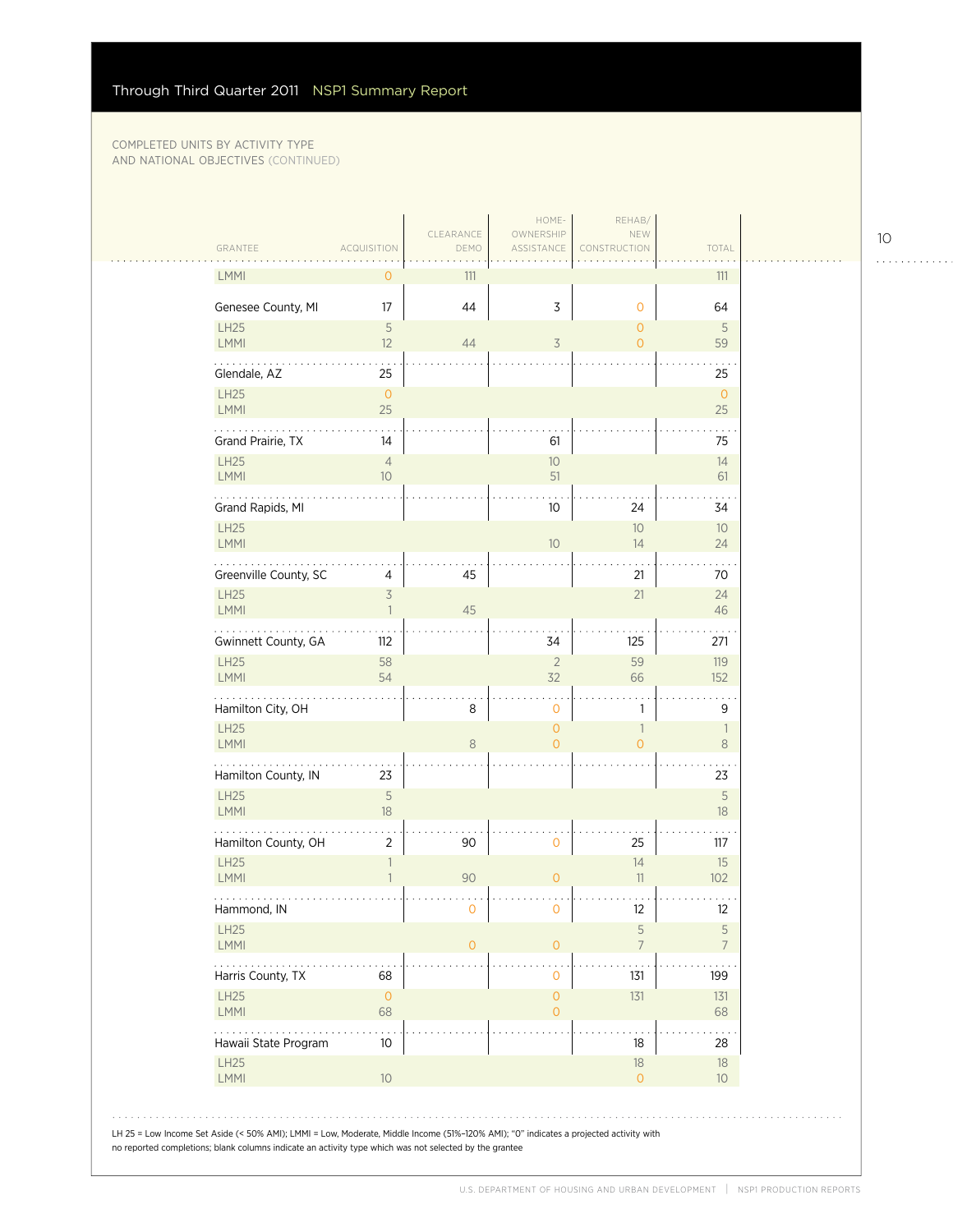$\sim$  .

| GRANTEE                    | <b>ACQUISITION</b>               | CLEARANCE<br>DEMO         | HOME-<br>OWNERSHIP<br>ASSISTANCE | REHAB/<br>NEW<br>CONSTRUCTION         | TOTAL                                 |
|----------------------------|----------------------------------|---------------------------|----------------------------------|---------------------------------------|---------------------------------------|
|                            |                                  |                           |                                  |                                       |                                       |
| Hemet, CA<br>LH25<br>LMMI  | 27<br>$\circ$<br>27              |                           |                                  |                                       | 27<br>$\overline{0}$<br>27            |
| Henderson, NV              | 10                               |                           | 11                               |                                       | 21                                    |
| LH25<br>LMMI               | $\,$ $\,$ $\,$<br>$\overline{4}$ |                           | 11                               |                                       | $6\,$<br>15                           |
| Hennepin County, MN        |                                  | $\mathbf 0$               | 33                               | $\overline{7}$                        | 40                                    |
| <b>LH25</b><br>LMMI        |                                  | $\circ$                   | $\mathsf 9$<br>24                | $\overline{2}$<br>5                   | 11<br>29                              |
| Hesperia, CA               | 0                                |                           | $\mathbf 0$                      | 0                                     | 0                                     |
| LH25<br>LMMI               | $\overline{O}$<br>$\overline{O}$ |                           | $\mathsf{O}\xspace$              | $\mathsf{O}\xspace$                   | $\circ$<br>$\overline{O}$             |
| Hialeah, FL                |                                  |                           |                                  | 0                                     | 0                                     |
| LH25<br>LMMI               |                                  |                           |                                  | $\mathsf{O}\xspace$<br>$\overline{O}$ | $\mathsf{O}\xspace$<br>$\mathbf{O}$   |
| .<br>Hidalgo County, TX    | 4                                |                           |                                  | $\overline{2}$                        | 6                                     |
| LH25<br><b>LMMI</b>        | $\overline{O}$<br>$\overline{4}$ |                           |                                  | $\overline{2}$                        | $\overline{2}$<br>$\overline{4}$      |
| Hillsborough County, FL    | 18                               | 1                         | 4                                | 0                                     | 23                                    |
| LH25<br>LMMI               | $\mathbf{O}$<br>18               | $\circ$<br>$\overline{1}$ | $\overline{0}$<br>$\overline{4}$ | $\overline{0}$<br>$\overline{O}$      | $\overline{0}$<br>23                  |
| Hollywood, FL              | 13                               | 11                        |                                  | 7                                     | 31                                    |
| LH25<br><b>LMMI</b>        | 13<br>$\overline{O}$             | 11                        |                                  | $\overline{0}$<br>$\overline{7}$      | 13<br>$18\,$                          |
| Homestead City, FL         | 1                                | $\mathbf 0$               | $\overline{2}$                   | 0                                     | 3                                     |
| <b>LH25</b><br><b>LMMI</b> | $\overline{O}$<br>$\mathbf{1}$   | $\circ$                   | $\overline{2}$                   | $\overline{O}$<br>$\overline{0}$      | $\mathsf{O}\xspace$<br>$\overline{3}$ |
| Houston, TX                | 0                                |                           |                                  | 0                                     | 0                                     |
| LH25<br>LMMI               | $\overline{O}$<br>0              |                           |                                  | $\overline{0}$                        | $\overline{0}$<br>0                   |
| .<br>Indianapolis, IN      |                                  | 239                       |                                  | 53                                    | 292                                   |
| LH25<br>LMMI               |                                  | 239                       |                                  | $46\,$<br>$\overline{7}$              | $46\,$<br>246                         |
| .<br>Islip Town, NY        |                                  |                           |                                  | $\mathbf{1}$                          | $\mathbf{1}$                          |
| LH25<br>LMMI               |                                  |                           |                                  | $\mathbb{1}$<br>$\mathsf{O}\xspace$   | $\mathbb{1}$<br>$\overline{O}$        |

11

. . . . . . . . . . . .

LH 25 = Low Income Set Aside (< 50% AMI); LMMI = Low, Moderate, Middle Income (51%–120% AMI); "0" indicates a projected activity with no reported completions; blank columns indicate an activity type which was not selected by the grantee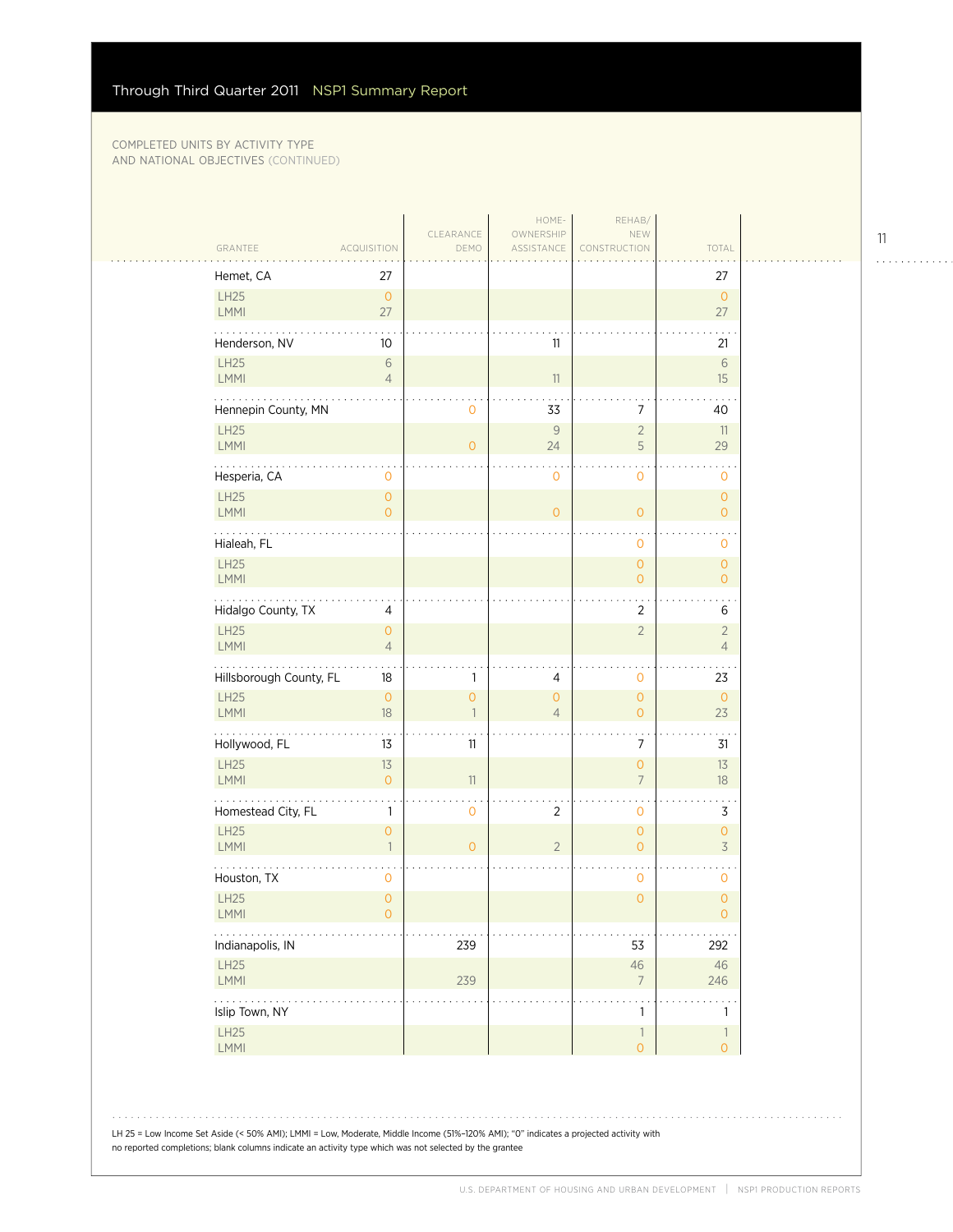| GRANTEE                            | <b>ACQUISITION</b>                  | CLEARANCE<br>DEMO | HOME-<br>OWNERSHIP<br>ASSISTANCE | REHAB/<br>NEW<br>CONSTRUCTION         | TOTAL                                      |
|------------------------------------|-------------------------------------|-------------------|----------------------------------|---------------------------------------|--------------------------------------------|
| Jackson, MS                        | 0                                   |                   |                                  | 7                                     | 7                                          |
| LH25<br>LMMI                       | $\overline{O}$<br>$\overline{O}$    |                   |                                  | $\mathsf S$<br>$\overline{2}$         | $\mathsf S$<br>$\overline{2}$              |
| Jacksonville-Duval, FL             | 0                                   | $\mathbf 0$       | 0                                | 51                                    | 51                                         |
| <b>LH25</b><br>LMMI                | $\overline{O}$                      | $\circ$           | $\mathbf{O}$                     | $\circ$<br>51                         | $\circ$<br>51                              |
| Jefferson County, AL               | 0                                   |                   |                                  | 10                                    | 10                                         |
| LH25<br>LMMI                       | $\overline{O}$<br>$\overline{O}$    |                   |                                  | $\preceq$<br>$\overline{7}$           | $\overline{\mathcal{S}}$<br>$\overline{7}$ |
| Jersey City, NJ                    | 6                                   | 8                 |                                  | 32                                    | 46                                         |
| LH25<br>LMMI                       | 6                                   | $\,8\,$           |                                  | 21<br>11                              | 21<br>25                                   |
| Joliet, IL                         |                                     | 3                 | 11                               | 15                                    | 29                                         |
| LH25<br>LMMI                       |                                     | 3                 | 11                               | 5<br>10                               | $\mathsf S$<br>24                          |
| .<br>Kane County, IL               | 1                                   |                   |                                  | 4                                     | 5                                          |
| <b>LH25</b><br>LMMI                | $\mathsf{O}\xspace$<br>$\mathbf{1}$ |                   |                                  | $\sqrt{2}$<br>$\overline{2}$          | $\overline{2}$<br>$\overline{3}$           |
| Kansas City, MO                    |                                     |                   |                                  | $\cdot$<br>$\mathbf 0$                | 0                                          |
| LH25<br>LMMI                       |                                     |                   |                                  | $\mathsf{O}\xspace$<br>$\overline{0}$ | $\overline{O}$<br>$\overline{O}$           |
| .<br>Kent County, MI               | 19                                  |                   | 0                                | 31                                    | 50                                         |
| LH25<br>LMMI                       | $\overline{7}$<br>12                |                   | $\overline{O}$                   | 9<br>22                               | 16<br>34                                   |
| Kern County, CA                    | 26                                  |                   |                                  | $\mathbf 0$                           | 26                                         |
| <b>LH25</b><br>LMMI                | 26<br>$\overline{O}$                |                   |                                  | $\overline{0}$<br>$\mathsf{O}\xspace$ | 26<br>$\overline{0}$                       |
| Kissimmee, FL                      | $\mathbf 0$                         |                   |                                  | $\mathbf 0$                           | 0                                          |
| <b>LH25</b><br><b>LMMI</b>         | $\overline{O}$<br>0                 |                   |                                  | 0                                     | $\overline{0}$<br>0                        |
| Knoxville, TN                      | $\overline{2}$                      | $\,$ 6 $\,$       |                                  | 43                                    | 51                                         |
| LH25<br>LMMI                       | $\overline{2}$<br>$\overline{O}$    | $\sqrt{6}$        |                                  | $\mathsf{O}$<br>43                    | $\overline{2}$<br>49                       |
| $\sim$ $\sim$ $\sim$<br>Kokomo, IN |                                     |                   | $\mathsf{O}\xspace$              | $\mathbf{1}$                          | $\mathbf{1}$                               |
| LH25<br>LMMI                       |                                     |                   | $\overline{O}$                   | $\mathsf{O}\xspace$<br>$\overline{1}$ | $\mathsf{O}\xspace$<br>$\overline{1}$      |

LH 25 = Low Income Set Aside (< 50% AMI); LMMI = Low, Moderate, Middle Income (51%–120% AMI); "0" indicates a projected activity with no reported completions; blank columns indicate an activity type which was not selected by the grantee

. . . . . . . . . . . .

 $\tau$  ,  $\tau$  ,  $\tau$  ,  $\tau$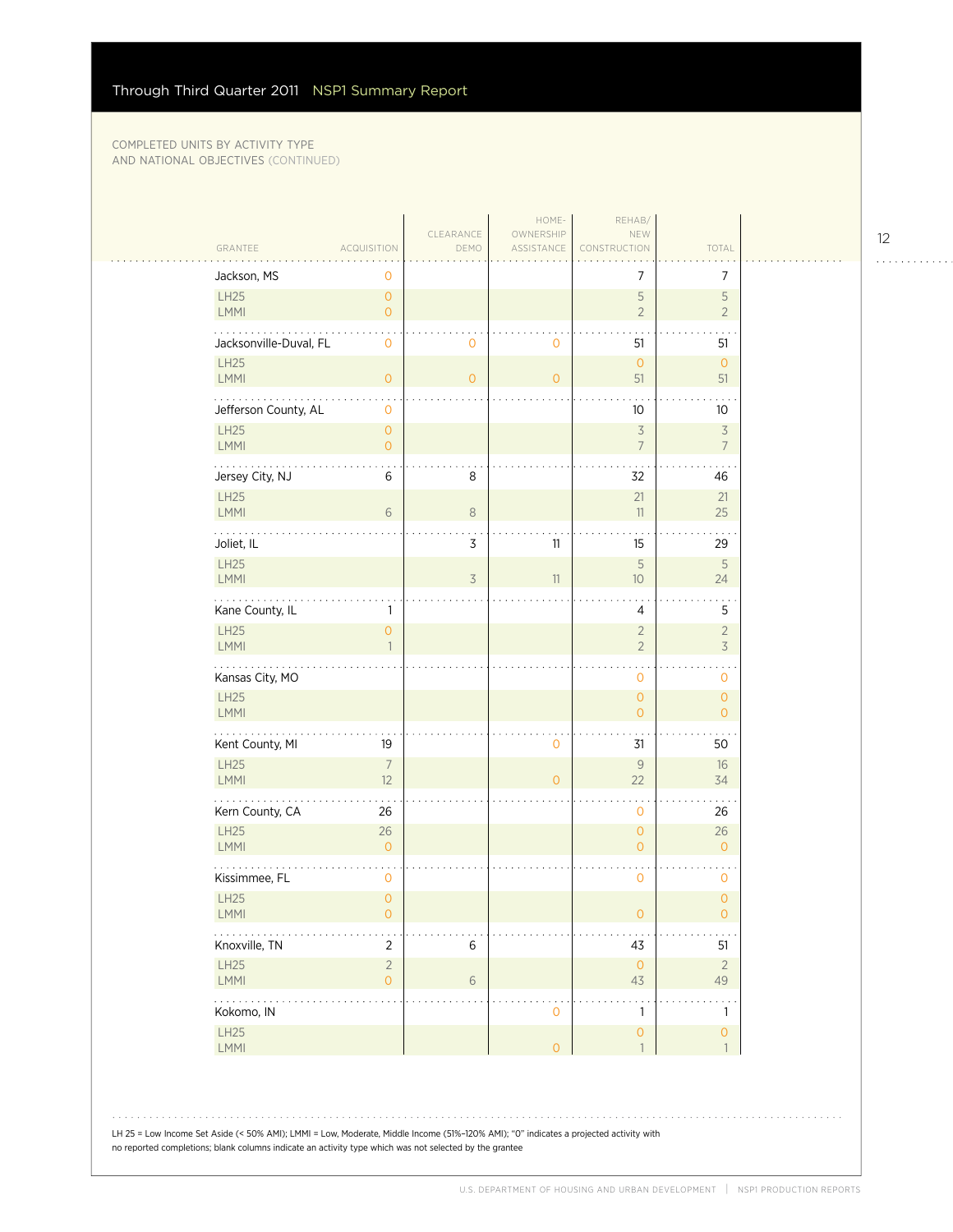| GRANTEE                                                          | <b>ACQUISITION</b>                  | CLEARANCE<br>DEMO                          | HOME-<br>OWNERSHIP<br>ASSISTANCE | REHAB/<br>NEW<br>CONSTRUCTION    | TOTAL                            |
|------------------------------------------------------------------|-------------------------------------|--------------------------------------------|----------------------------------|----------------------------------|----------------------------------|
| Lake County, FL                                                  | 1                                   |                                            |                                  | 26                               | 27                               |
| LH25<br>LMMI                                                     | $\mathsf{O}\xspace$<br>$\mathbf{1}$ |                                            |                                  | $16\,$<br>10                     | $16\,$<br>11                     |
| Lake County, IL                                                  |                                     |                                            |                                  | 19                               | 19                               |
| LH25<br>LMMI                                                     |                                     |                                            |                                  | $\sqrt{6}$<br>13                 | $\sqrt{6}$<br>13                 |
| Lake County, IN                                                  | 16                                  | 22                                         |                                  | $\mathbf{0}$                     | 38                               |
| LH25<br>LMMI                                                     | $16\,$                              | 22                                         |                                  | $\overline{0}$                   | $\circ$<br>38                    |
| Lake County, OH                                                  | 0                                   |                                            |                                  | 5                                | 5                                |
| LH25<br>LMMI                                                     | $\mathsf O$                         |                                            |                                  | 5                                | $\mathsf{O}\xspace$<br>5         |
| Lakeland, FL                                                     | $\mathsf{O}\xspace$                 | 3                                          |                                  | 6                                | 9                                |
| LH25<br>LMMI                                                     | $\circ$<br>$\overline{0}$           | $\overline{\mathcal{S}}$<br>$\overline{O}$ |                                  | $\overline{5}$<br>3              | $\,$ $\,$ $\,$<br>$\overline{3}$ |
| .<br>Lancaster, CA                                               | 7                                   |                                            |                                  | 6                                | 13                               |
| LH25<br>LMMI                                                     | $\overline{3}$<br>$\overline{4}$    |                                            |                                  | $\overline{5}$<br>3              | $\,$ $\,$ $\,$<br>$\overline{7}$ |
| Lansing, MI                                                      |                                     | 84                                         | $\mathbf 0$                      | 9                                | 93                               |
| LH25<br>LMMI                                                     |                                     | 84                                         | $\overline{0}$                   | $\,8\,$<br>$\overline{1}$        | $\,8\,$<br>85                    |
| Las Vegas, NV                                                    | 16                                  |                                            | 55                               |                                  | 71                               |
| LH25<br>LMMI                                                     | $16\,$<br>$\circ$                   |                                            | 55                               |                                  | 16<br>55                         |
| Lauderhill, FL                                                   | 3                                   | $\mathsf{O}\xspace$                        | 23                               | $\mathbf{O}$                     | 26                               |
| LH25<br>LMMI                                                     | $\overline{1}$<br>$\overline{2}$    | $\mathsf O$                                | $\sqrt{4}$<br>19                 | $\mathsf O$                      | 5<br>21                          |
| Lee County, FL                                                   | 16                                  | $\mathbf 0$                                |                                  | 91                               | 107                              |
| LH25<br>LMMI                                                     | $16\,$                              | $\circ$                                    |                                  | $\mathbb{1}$<br>$90\,$           | $17\,$<br>$90\,$                 |
| $\ldots$ .<br>Lincoln Park, MI                                   |                                     | 20                                         |                                  | 7                                | $27\,$                           |
| LH25<br>LMMI                                                     |                                     | 20                                         |                                  | $\,$ $\,$ $\,$<br>$\overline{1}$ | $\,$ $\,$ $\,$ $\,$<br>21        |
| $\mathbb{Z}^2$ , $\mathbb{Z}^2$ , $\mathbb{Z}^2$ ,<br>Lorain, OH | 0                                   | $\ddotsc$<br>$\,$ 6 $\,$                   |                                  |                                  | $\,$ 6 $\,$                      |
| LH25<br>LMMI                                                     | $\mathsf O$<br>$\overline{O}$       | $\sqrt{6}$                                 |                                  |                                  | $\mathsf{O}\xspace$<br>6         |

LH 25 = Low Income Set Aside (< 50% AMI); LMMI = Low, Moderate, Middle Income (51%–120% AMI); "0" indicates a projected activity with no reported completions; blank columns indicate an activity type which was not selected by the grantee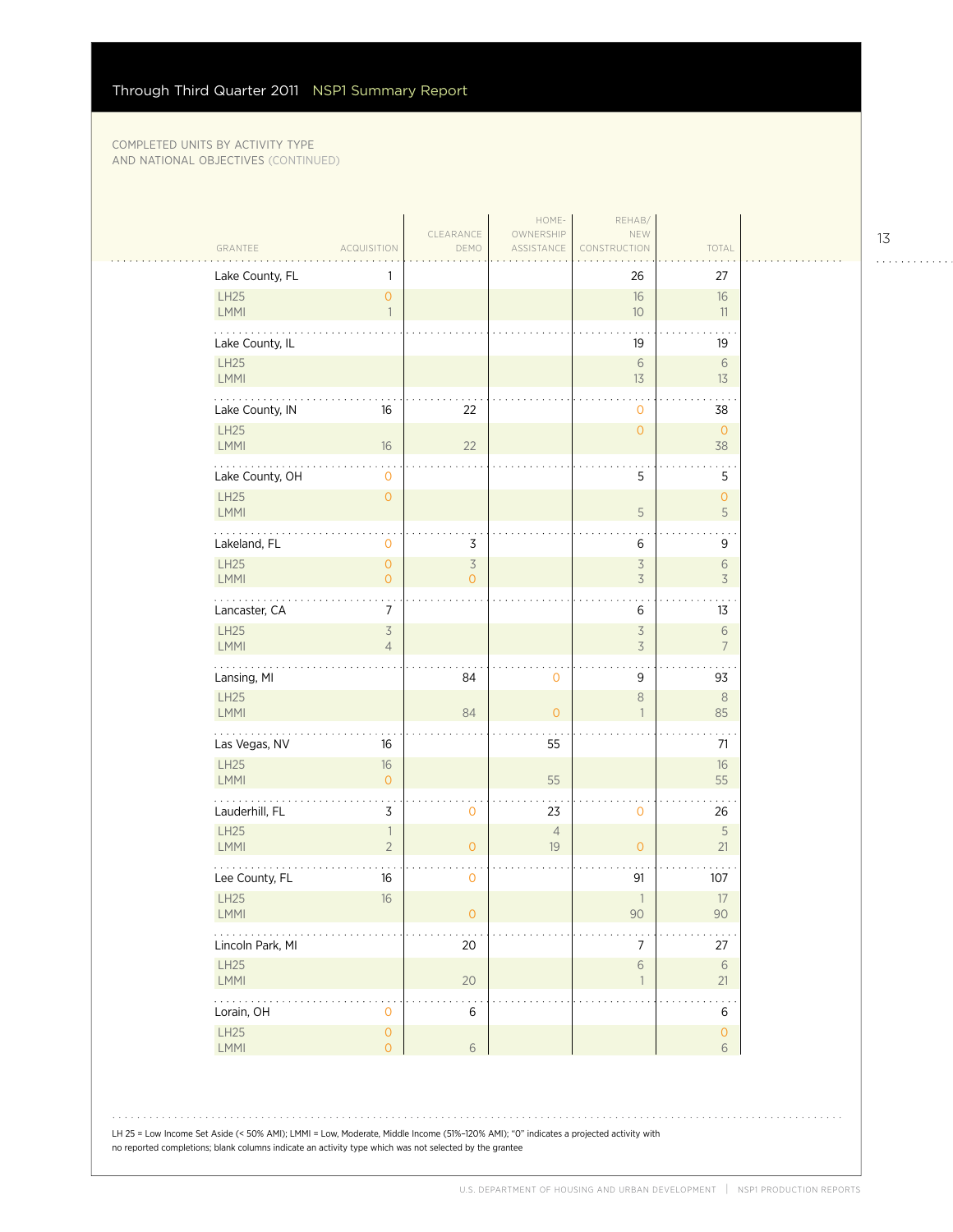| GRANTEE<br><b>ACQUISITION</b>                                                                                                                                                                                                                   |                                       | CLEARANCE<br>DEMO              | HOME-<br>OWNERSHIP<br>ASSISTANCE | REHAB/<br>NEW<br>CONSTRUCTION | TOTAL                                 |  |
|-------------------------------------------------------------------------------------------------------------------------------------------------------------------------------------------------------------------------------------------------|---------------------------------------|--------------------------------|----------------------------------|-------------------------------|---------------------------------------|--|
| Los Angeles County, CA                                                                                                                                                                                                                          | 16                                    |                                | 100                              |                               | 116                                   |  |
| LH25<br><b>LMMI</b>                                                                                                                                                                                                                             | 16                                    |                                | 100                              |                               | 16<br>100                             |  |
| Los Angeles, CA                                                                                                                                                                                                                                 |                                       |                                | 20                               | 13                            | 33                                    |  |
| LH25<br>LMMI                                                                                                                                                                                                                                    |                                       |                                | $\overline{\mathcal{S}}$<br>17   | $\circ$<br>13                 | $\overline{3}$<br>30                  |  |
| Louisville Jefferson County<br>Metro Government, KY                                                                                                                                                                                             |                                       |                                |                                  | 6                             | 6                                     |  |
| LH25<br><b>LMMI</b>                                                                                                                                                                                                                             |                                       |                                |                                  | $\circ$<br>6                  | $\circ$<br>6                          |  |
| Macomb County, MI                                                                                                                                                                                                                               | 0                                     | 17                             | 49                               |                               | 66                                    |  |
| LH25<br>LMMI                                                                                                                                                                                                                                    | $\overline{O}$                        | $\overline{\phantom{a}}$<br>16 | 22<br>27                         |                               | 23<br>43                              |  |
| .<br>Manatee County, FL                                                                                                                                                                                                                         | 0                                     | 75                             | 1                                | 29                            | 105                                   |  |
| LH25<br><b>LMMI</b>                                                                                                                                                                                                                             | $\overline{O}$                        | $\mathsf{O}\xspace$<br>75      | $\mathbb{1}$<br>$\overline{O}$   | 22<br>$\overline{7}$          | 23<br>82                              |  |
| Margate, FL                                                                                                                                                                                                                                     | $\overline{2}$                        |                                |                                  |                               | 2                                     |  |
| LH25<br>LMMI                                                                                                                                                                                                                                    | $\mathsf{O}\xspace$<br>$\overline{2}$ |                                |                                  |                               | $\mathsf{O}\xspace$<br>$\overline{2}$ |  |
| Maricopa County, AZ                                                                                                                                                                                                                             | 37                                    |                                | 1                                | $\mathbf 0$                   | 38                                    |  |
| <b>LH25</b><br><b>LMMI</b>                                                                                                                                                                                                                      | 12<br>25                              |                                |                                  | $\circ$                       | 12<br>26                              |  |
| Marion County, FL                                                                                                                                                                                                                               | 31                                    |                                |                                  | $\mathbf{0}$                  | 31                                    |  |
| LH25<br><b>LMMI</b>                                                                                                                                                                                                                             | 14<br>17                              |                                |                                  | $\circ$<br>$\overline{O}$     | 14<br>17                              |  |
| McHenry County, IL                                                                                                                                                                                                                              |                                       |                                |                                  | 9                             | 9                                     |  |
| LH25<br>LMMI                                                                                                                                                                                                                                    |                                       |                                |                                  | $\overline{\mathcal{S}}$<br>6 | $\overline{3}$<br>6                   |  |
| Memphis, TN                                                                                                                                                                                                                                     | 4                                     |                                | 5                                | 5                             | 14                                    |  |
| LH25<br>LMMI                                                                                                                                                                                                                                    | O<br>$\overline{4}$                   |                                | $\mathsf S$                      | $\cup$<br>5                   | $\cup$<br>14                          |  |
| .<br>Mesa, AZ                                                                                                                                                                                                                                   |                                       | 1                              | 38                               | 46                            | 85                                    |  |
| LH25<br>LMMI                                                                                                                                                                                                                                    |                                       | $\mathbf{1}$                   | 38                               | 27<br>19                      | 27<br>58                              |  |
| Mesquite, TX                                                                                                                                                                                                                                    |                                       |                                |                                  | 5                             | 5                                     |  |
| LH25<br>LMMI                                                                                                                                                                                                                                    |                                       |                                |                                  | $\sqrt{4}$<br>$\overline{1}$  | $\overline{4}$<br>1                   |  |
|                                                                                                                                                                                                                                                 |                                       |                                |                                  |                               |                                       |  |
| LH 25 = Low Income Set Aside (< 50% AMI); LMMI = Low, Moderate, Middle Income (51%-120% AMI); "0" indicates a projected activity with<br>no reported completions; blank columns indicate an activity type which was not selected by the grantee |                                       |                                |                                  |                               |                                       |  |

14

 $1.1.1.1.1.1.1.1.1.1$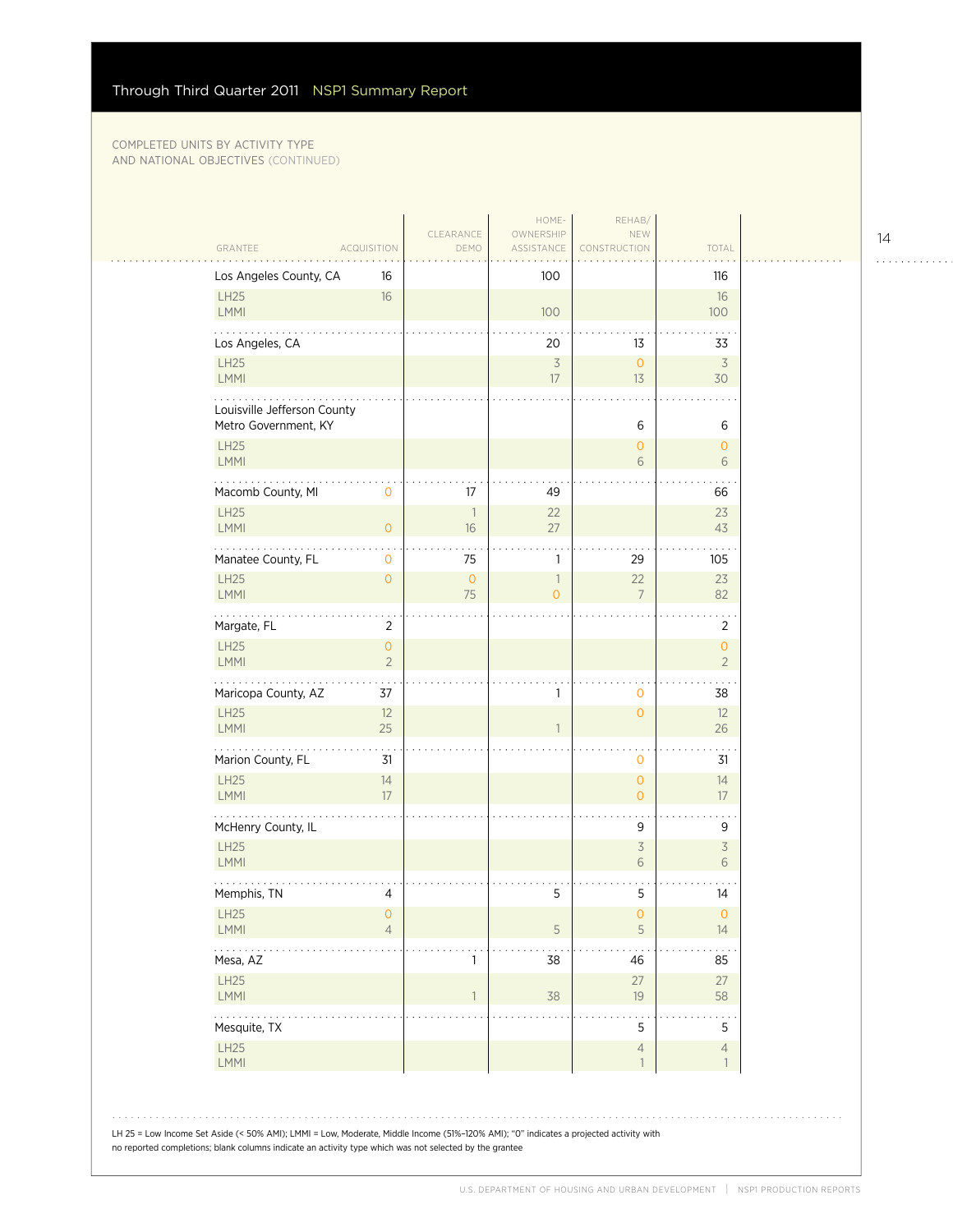|                                                                                           |                                            |                   | HOME-                   | REHAB/                                |                                            |  |
|-------------------------------------------------------------------------------------------|--------------------------------------------|-------------------|-------------------------|---------------------------------------|--------------------------------------------|--|
| GRANTEE                                                                                   | <b>ACQUISITION</b>                         | CLEARANCE<br>DEMO | OWNERSHIP<br>ASSISTANCE | NEW<br>CONSTRUCTION                   | TOTAL                                      |  |
| Miami Gardens City, FL                                                                    | 24                                         | 9                 | 9                       | 4                                     | 46                                         |  |
| LH25<br>LMMI                                                                              | 24                                         | $\mathsf{9}$      | 9                       | $\overline{4}$<br>$\overline{O}$      | $\overline{4}$<br>42                       |  |
| Miami, FL                                                                                 | 1                                          | 3                 |                         | $\mathsf{O}$                          | 4                                          |  |
| LH25<br>LMMI                                                                              | 1<br>$\overline{0}$                        | 3                 |                         | $\overline{O}$                        | $\overline{\phantom{a}}$<br>$\overline{3}$ |  |
| Miami-Dade County, FL                                                                     | 12                                         | $\mathbf 0$       | 5                       | 0                                     | 17                                         |  |
| <b>LH25</b><br>LMMI                                                                       | $\mathsf{O}\xspace$<br>12                  | $\circ$           | 5                       | $\overline{0}$<br>$\overline{O}$      | $\circ$<br>$17\,$                          |  |
| Middletown, OH                                                                            |                                            | 37                |                         | 14                                    | 51                                         |  |
| LH25<br><b>LMMI</b>                                                                       |                                            | 37                |                         | $\,$ $\,$ $\,$<br>$\,8\,$             | $\sqrt{6}$<br>45                           |  |
| Milwaukee, WI                                                                             |                                            | 8                 | 87                      | 33                                    | 128                                        |  |
| LH25<br><b>LMMI</b>                                                                       |                                            | 8                 | 33<br>54                | 20<br>13                              | 53<br>75                                   |  |
| والمالم المالم<br>Minneapolis, MN                                                         | 0                                          | 79                | 5                       | 4                                     | 88                                         |  |
| LH25<br><b>LMMI</b>                                                                       | $\mathsf{O}\xspace$                        | 79                | $\sqrt{5}$              | $\mathsf{O}\xspace$<br>$\overline{4}$ | $\circ$<br>88                              |  |
| Miramar, FL                                                                               | 14                                         |                   | 47                      | 36                                    | .<br>97                                    |  |
| LH25<br><b>LMMI</b>                                                                       | $\sqrt{6}$<br>$\,8\,$                      |                   | 9<br>38                 | 6<br>30                               | 21<br>76                                   |  |
| .<br>Modesto, CA                                                                          | 50                                         |                   | $\overline{2}$          |                                       | 52                                         |  |
| LH25<br><b>LMMI</b>                                                                       | 13<br>37                                   |                   | $\overline{2}$          |                                       | 13<br>39                                   |  |
| Montgomery County, MD                                                                     | $\mathbf{1}$                               |                   |                         |                                       | $\mathbf{1}$                               |  |
| <b>LH25</b><br><b>LMMI</b>                                                                | $\overline{\phantom{a}}$<br>$\overline{0}$ |                   |                         |                                       | $\mathbb{1}$<br>$\overline{0}$             |  |
| Montgomery County, OH                                                                     | $\mathbf 0$                                | 78                | $\mathbf{1}$            | 0                                     | 79                                         |  |
| LH25<br><b>LMMI</b>                                                                       | $\mathsf{O}\xspace$<br>0                   | 78                |                         | $\overline{0}$<br>0                   | $\mathsf{O}\xspace$<br>79                  |  |
| Moreno Valley, CA                                                                         |                                            |                   | $\mathbf 0$             | 20                                    | 20                                         |  |
| <b>LH25</b><br>LMMI                                                                       |                                            |                   | $\mathsf{O}\xspace$     | $\circ$<br>$20\,$                     | $\circ$<br>20                              |  |
| $\mathcal{L}(\mathcal{L}(\mathcal{L},\mathcal{L},\mathcal{L},\mathcal{L}))$<br>Muncie, IN |                                            |                   |                         | $\overline{3}$                        | $\ddot{\phantom{0}}$<br>$\overline{3}$     |  |
| LH25                                                                                      |                                            |                   |                         | $\overline{3}$                        | $\overline{3}$                             |  |

LH 25 = Low Income Set Aside (< 50% AMI); LMMI = Low, Moderate, Middle Income (51%–120% AMI); "0" indicates a projected activity with no reported completions; blank columns indicate an activity type which was not selected by the grantee

15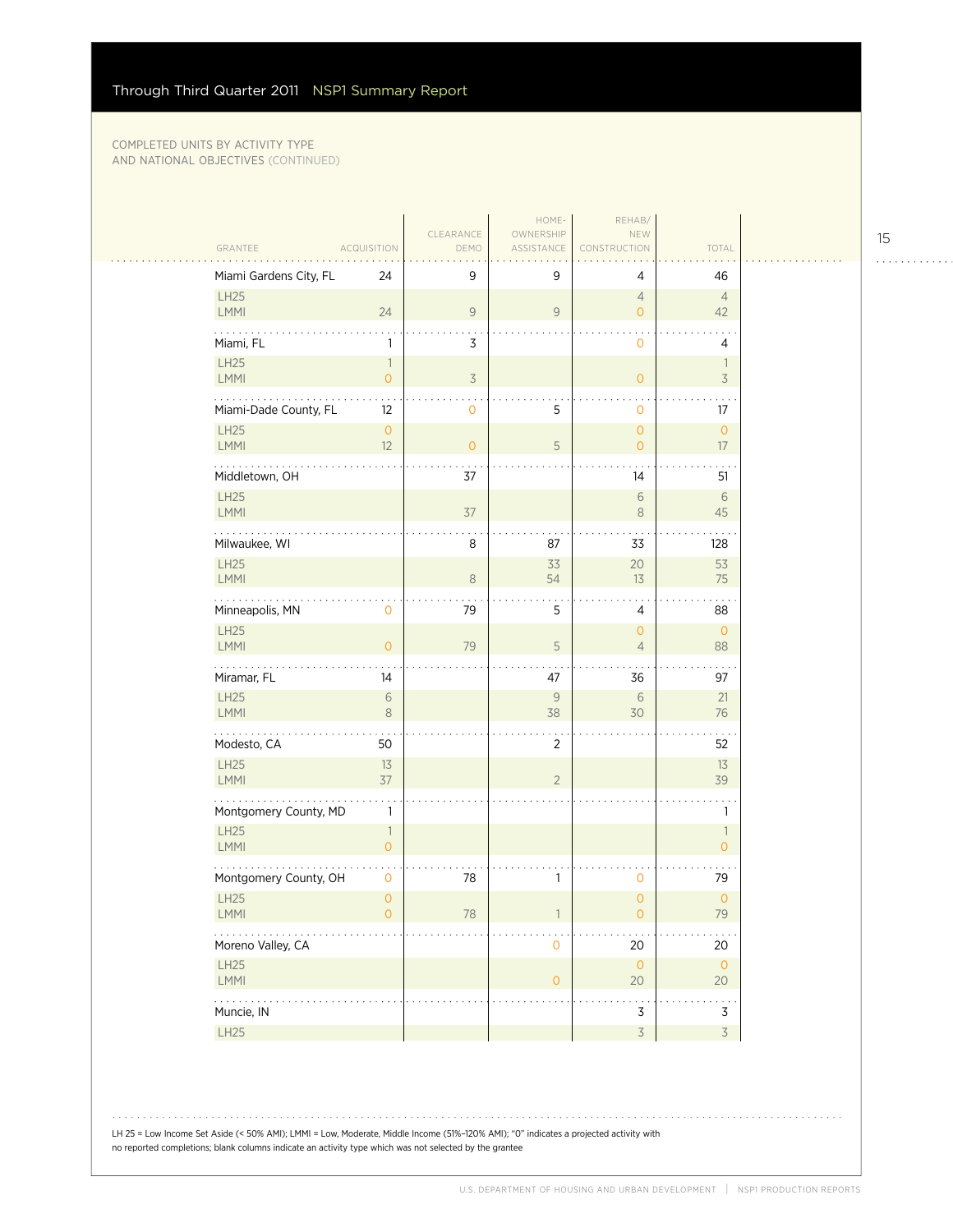$\sim$  .

| <b>ACQUISITION</b><br>GRANTEE                  | CLEARANCE<br>DEMO    | HOME-<br>OWNERSHIP<br>ASSISTANCE           | REHAB/<br>NEW<br>CONSTRUCTION      | TOTAL                            |  |
|------------------------------------------------|----------------------|--------------------------------------------|------------------------------------|----------------------------------|--|
| Nashville-Davidson, TN<br>43                   |                      |                                            |                                    | 43                               |  |
| <b>LH25</b><br>38<br>5<br><b>LMMI</b>          |                      |                                            |                                    | 38<br>5                          |  |
| Nassau County, NY<br>$\mathbf 0$               |                      |                                            | 0                                  | 0                                |  |
| LH25<br>$\overline{0}$<br>LMMI<br>$\Omega$     |                      |                                            | $\circ$<br>$\overline{O}$          | $\overline{O}$<br>$\overline{O}$ |  |
| New Mexico State Program                       |                      | 11                                         | 110                                | 121                              |  |
| LH25<br>LMMI                                   |                      | $\overline{4}$<br>$\overline{7}$           | 48<br>62                           | 52<br>69                         |  |
| New Orleans, LA<br>$\mathbf 0$                 |                      |                                            | $\mathbf 0$                        | 0                                |  |
| <b>LH25</b><br>LMMI<br>$\overline{O}$          |                      |                                            | $\mathbf{O}$<br>$\overline{O}$     | $\overline{O}$<br>$\overline{O}$ |  |
| New York City, NY<br>6                         |                      |                                            | 0                                  | 6                                |  |
| LH25<br>6<br>LMMI                              |                      |                                            | $\mathbf{O}$<br>$\mathbf{O}$       | 6<br>$\overline{O}$              |  |
| Newark, NJ<br>$\mathbf 0$                      |                      |                                            | 58                                 | 58                               |  |
| <b>LH25</b><br>LMMI<br>$\overline{0}$          |                      |                                            | $\circ$<br>58                      | $\circ$<br>58                    |  |
| North Miami, FL<br>15                          |                      |                                            |                                    | 15                               |  |
| <b>LH25</b><br>$\sqrt{6}$<br>9<br>LMMI         |                      |                                            |                                    | 6<br>9                           |  |
| .<br>Northern Mariana Islands<br>8             |                      |                                            |                                    | 8                                |  |
| <b>LH25</b><br>6<br>LMMI<br>$\overline{2}$     |                      |                                            |                                    | 6<br>$\overline{2}$              |  |
| Oakland County, MI                             | 81                   | 180                                        | 158                                | 419                              |  |
| LH25<br>LMMI                                   | 81                   | 92<br>88                                   | 71<br>87                           | 163<br>256                       |  |
| Oakland, CA<br>$\overline{2}$                  |                      |                                            | $\mathbf 0$                        | $\overline{2}$                   |  |
| <b>LH25</b><br><b>LMMI</b><br>2                |                      |                                            | $\overline{O}$                     | $\overline{0}$<br>2              |  |
| Oklahoma City, OK                              |                      | 0                                          | $\mathbf 0$                        | 0                                |  |
| LH25<br>LMMI                                   |                      | $\mathsf{O}\xspace$<br>$\mathsf{O}\xspace$ | $\mathsf{O}\xspace$<br>$\mathsf O$ | $\overline{0}$<br>$\overline{0}$ |  |
| Oklahoma State Program<br>$\mathbf{O}$         | 40                   | $\mathbf 0$                                | $\overline{2}$                     | 42                               |  |
| LH25<br>$\mathsf{O}\xspace$<br>LMMI<br>$\circ$ | $\overline{1}$<br>39 | $\mathsf{O}\xspace$<br>$\overline{O}$      | $\sqrt{2}$<br>$\overline{O}$       | $\overline{3}$<br>39             |  |
|                                                |                      |                                            |                                    |                                  |  |

LH 25 = Low Income Set Aside (< 50% AMI); LMMI = Low, Moderate, Middle Income (51%–120% AMI); "0" indicates a projected activity with no reported completions; blank columns indicate an activity type which was not selected by the grantee

16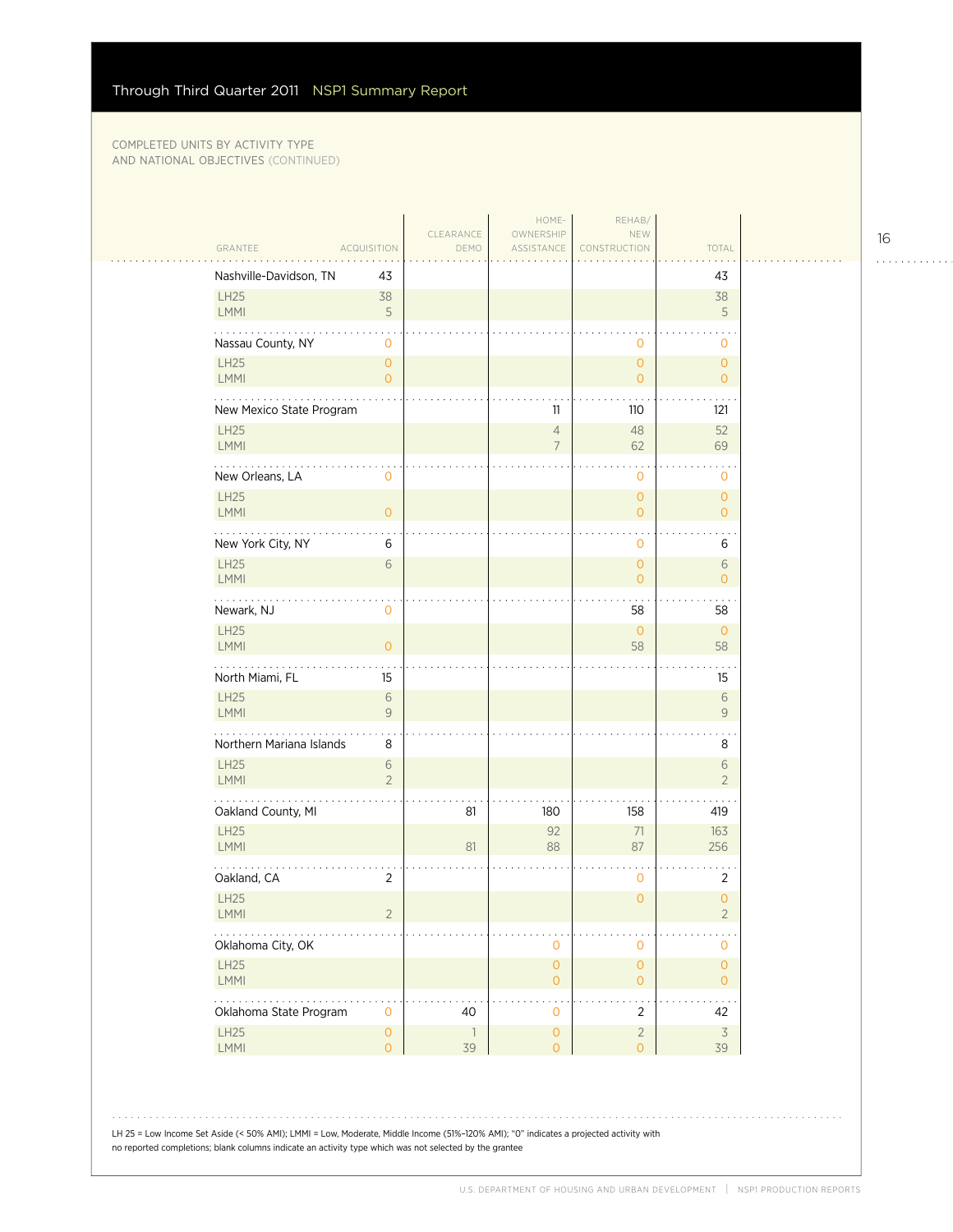$\mathcal{L}_{\mathcal{A}}$ 

|                       |                                            |                          | HOME-                          | REHAB/                                |                                            |
|-----------------------|--------------------------------------------|--------------------------|--------------------------------|---------------------------------------|--------------------------------------------|
| GRANTEE               | <b>ACQUISITION</b>                         | CLEARANCE<br>DEMO        | OWNERSHIP<br>ASSISTANCE        | NEW<br><b>RUCTION</b>                 | TOTAL                                      |
| Ontario, CA           | 0                                          |                          | 0                              | 0                                     | 0                                          |
| LH25<br>LMMI          | $\circ$<br>$\circ$                         |                          | $\overline{0}$                 | $\overline{O}$<br>$\overline{O}$      | $\overline{O}$<br>$\overline{O}$           |
| Orange County, CA     | 3                                          |                          |                                |                                       | 3                                          |
| LH25<br>LMMI          | $\mathsf{O}\xspace$<br>$\overline{3}$      |                          |                                |                                       | $\circ$<br>3                               |
| Orange County, FL     | $\mathbf 0$                                | $\overline{7}$           | 151                            | 8                                     | 166                                        |
| LH25<br><b>LMMI</b>   | $\mathbf{O}$<br>$\mathbf{0}$               | $\overline{7}$           | $\overline{4}$<br>147          | $\overline{O}$<br>$\,8\,$             | $\overline{4}$<br>162                      |
| Orange County, NY     | 0                                          |                          |                                | $\overline{2}$                        | $\overline{2}$                             |
| LH25<br>LMMI          | $\circ$<br>$\circ$                         |                          |                                | $\overline{O}$<br>$\overline{2}$      | $\overline{O}$<br>$\overline{2}$           |
| Orlando, FL           | 2                                          |                          |                                | 23                                    | 25                                         |
| LH25<br>LMMI          | $\mathsf{O}\xspace$<br>$\overline{2}$      |                          |                                | 13<br>10                              | $13$<br>12                                 |
| Palm Bay, FL          | 42                                         | 0                        |                                | 16                                    | 58                                         |
| LH25<br>LMMI          | 14<br>28                                   | $\circ$                  |                                | 16<br>$\Omega$                        | 30<br>28                                   |
| Palm Beach County, FL | 109                                        |                          |                                |                                       | 109                                        |
| LH25<br>LMMI          | 52<br>57                                   |                          |                                |                                       | 52<br>57                                   |
| .<br>Palmdale, CA     | 3                                          | $\mathbf 0$              | 1                              |                                       | 4                                          |
| LH25<br>LMMI          | $\overline{\mathcal{S}}$<br>$\overline{O}$ | $\circ$                  | $\mathbf{1}$                   |                                       | $\overline{\mathcal{S}}$<br>$\overline{1}$ |
| Pasco County, FL      | $\mathbf{1}$                               | 136                      | 4                              | 149                                   | 290                                        |
| <b>LH25</b><br>LMMI   | $\mathbf{0}$<br>$\mathbf{1}$               | 136                      | $\mathbf 0$<br>$\overline{4}$  | 43<br>106                             | 43<br>247                                  |
| Paterson, NJ          | 0                                          | $\overline{c}$           |                                | 0                                     | $\overline{2}$                             |
| LH25<br>LMMI          | $\overline{O}$<br>$\mathsf{O}\xspace$      | $\overline{\phantom{a}}$ |                                | $\overline{0}$<br>$\mathsf{O}\xspace$ | $\overline{\phantom{a}}$                   |
| Pembroke Pines, FL    | $\mathbf 0$                                |                          | 36                             | 31                                    | 67                                         |
| LH25<br>LMMI          | $\mathsf{O}\xspace$<br>$\circ$             |                          | $\overline{\phantom{a}}$<br>35 | $\overline{2}$<br>29                  | $\overline{\mathcal{S}}$<br>64             |
| .<br>Philadelphia, PA |                                            |                          |                                | 47                                    | 47                                         |
| <b>LH25</b><br>LMMI   |                                            |                          |                                | $\mathsf{O}$<br>47                    | $\mathsf O$<br>47                          |

LH 25 = Low Income Set Aside (< 50% AMI); LMMI = Low, Moderate, Middle Income (51%–120% AMI); "0" indicates a projected activity with no reported completions; blank columns indicate an activity type which was not selected by the grantee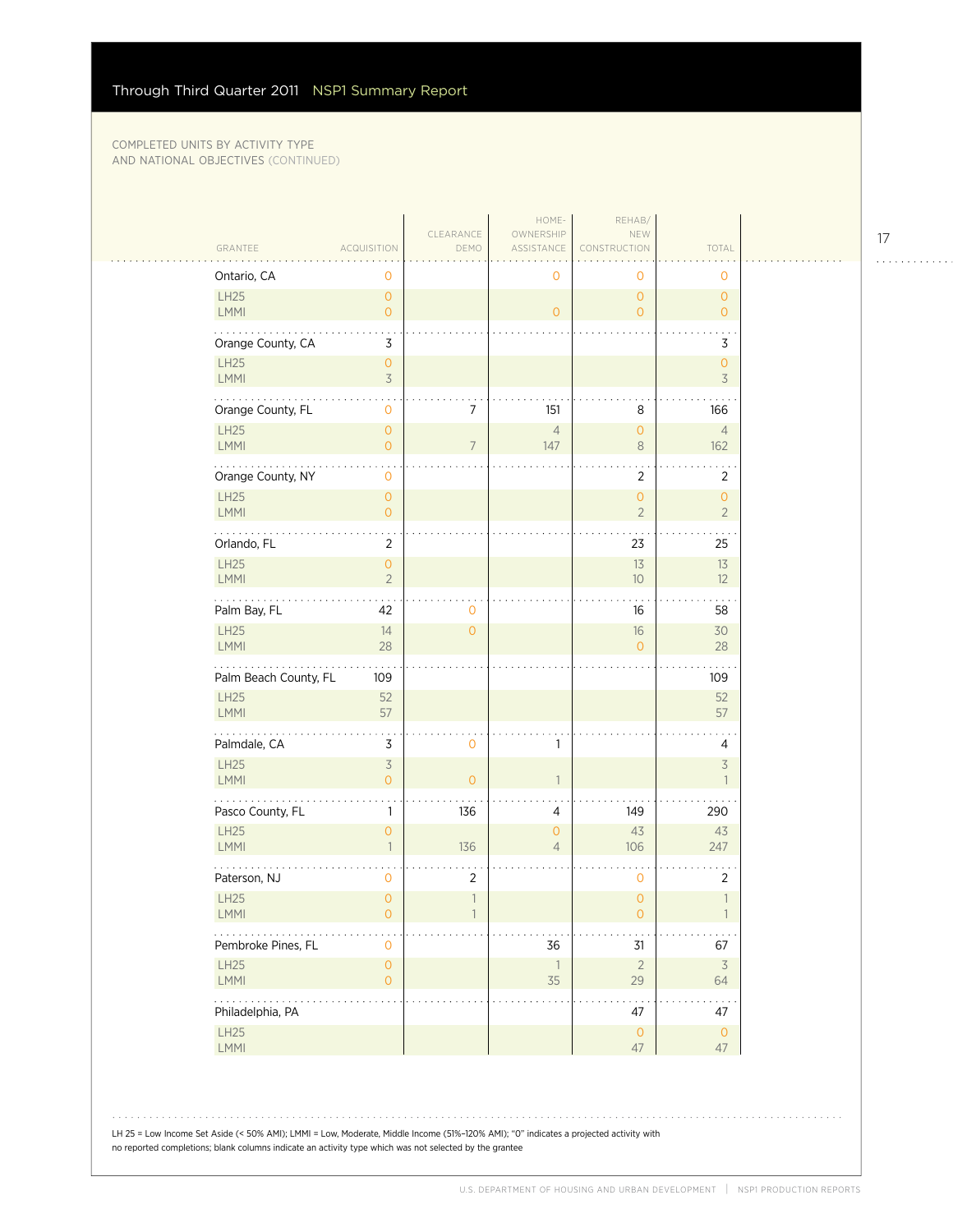| GRANTEE                        | ACQUISITION                                | CLEARANCE<br>DEMO        | HOME-<br>OWNERSHIP<br>ASSISTANCE      | REHAB/<br>NEW<br><b>NSTRUCTION</b>    | TOTAL                            |  |
|--------------------------------|--------------------------------------------|--------------------------|---------------------------------------|---------------------------------------|----------------------------------|--|
| Phoenix, AZ                    | 0                                          | 0                        | 184                                   | 27                                    | 211                              |  |
| LH25<br>LMMI                   | $\mathsf{O}\xspace$<br>$\mathsf{O}\xspace$ | $\overline{O}$           | 5<br>179                              | $\overline{0}$<br>27                  | 5<br>206                         |  |
| Pima County, AZ                |                                            | 3                        |                                       | 5                                     | 8                                |  |
| <b>LH25</b><br>LMMI            |                                            | $\overline{3}$           |                                       | $\overline{2}$<br>$\mathsf 3$         | $\overline{2}$<br>6              |  |
| Pinellas County, FL            | $\mathsf{O}\xspace$                        | 0                        | $\mathbf 0$                           | 35                                    | 35                               |  |
| <b>LH25</b><br>LMMI            | $\mathsf O$<br>$\overline{0}$              | $\overline{O}$           | $\mathbf{O}$                          | 18<br>17                              | $18\,$<br>17                     |  |
| Pittsburgh, PA                 |                                            | 154                      |                                       | 27                                    | 181                              |  |
| LH25<br>LMMI                   |                                            | 154                      |                                       | 23<br>$\overline{4}$                  | 23<br>158                        |  |
| Plantation, FL                 | 4                                          |                          |                                       | $\overline{2}$                        | 6                                |  |
| LH25<br>LMMI                   | $\mathsf{O}\xspace$<br>$\overline{4}$      |                          |                                       | $\mathsf{O}\xspace$<br>$\overline{2}$ | $\mathsf{O}\xspace$<br>6         |  |
| .<br>Polk County, Fl           | 13                                         | 0                        |                                       | $\mathbf{O}$                          | 13                               |  |
| LH25<br><b>LMMI</b>            | 13                                         | $\overline{O}$           |                                       | $\circ$<br>$\circ$                    | 13<br>$\overline{O}$             |  |
| Pomona, CA                     | 6                                          | 0                        | 0                                     |                                       | 6                                |  |
| LH25<br>LMMI                   | $\overline{4}$<br>$\overline{2}$           | $\overline{O}$           | $\overline{O}$                        |                                       | $\overline{4}$<br>$\overline{2}$ |  |
| Pompano Beach, FL              | 9                                          | 3                        |                                       | 1                                     | 13                               |  |
| LH25<br>LMMI                   | $\sqrt{6}$<br>$\overline{\mathcal{S}}$     | $\overline{\mathcal{S}}$ |                                       | $\mathbf{1}$                          | $\sqrt{6}$<br>$\overline{7}$     |  |
| Pontiac, MI                    | 1                                          | 66                       | $\mathbf{1}$                          | 6                                     | 74                               |  |
| LH25<br><b>LMMI</b>            | $\overline{O}$<br>$\mathbf{1}$             | 66                       | $\mathbf{1}$                          | $\sqrt{6}$                            | $\sqrt{6}$<br>68                 |  |
| Port St. Lucie, FL             | 0                                          | 25                       | 0                                     | 62                                    | 87                               |  |
| LH25<br>LMMI                   | $\mathsf O$<br>$\overline{O}$              | 13<br>12                 | $\overline{0}$<br>$\mathsf{O}\xspace$ | 26<br>36                              | 39<br>48                         |  |
| Prince Georges County, MD      |                                            |                          | 1116                                  | 26                                    | 1142                             |  |
| LH25<br>LMMI                   |                                            |                          | 142<br>974                            | $\overline{4}$<br>22                  | 146<br>996                       |  |
| .<br>Prince William County, VA | $\mathsf 3$                                |                          | 22                                    |                                       | 25                               |  |
| LH25<br>LMMI                   | $\overline{3}$                             |                          | $\overline{\phantom{a}}$<br>21        |                                       | $\overline{4}$<br>21             |  |

18

. . . . . . . . . . . .

LH 25 = Low Income Set Aside (< 50% AMI); LMMI = Low, Moderate, Middle Income (51%–120% AMI); "0" indicates a projected activity with no reported completions; blank columns indicate an activity type which was not selected by the grantee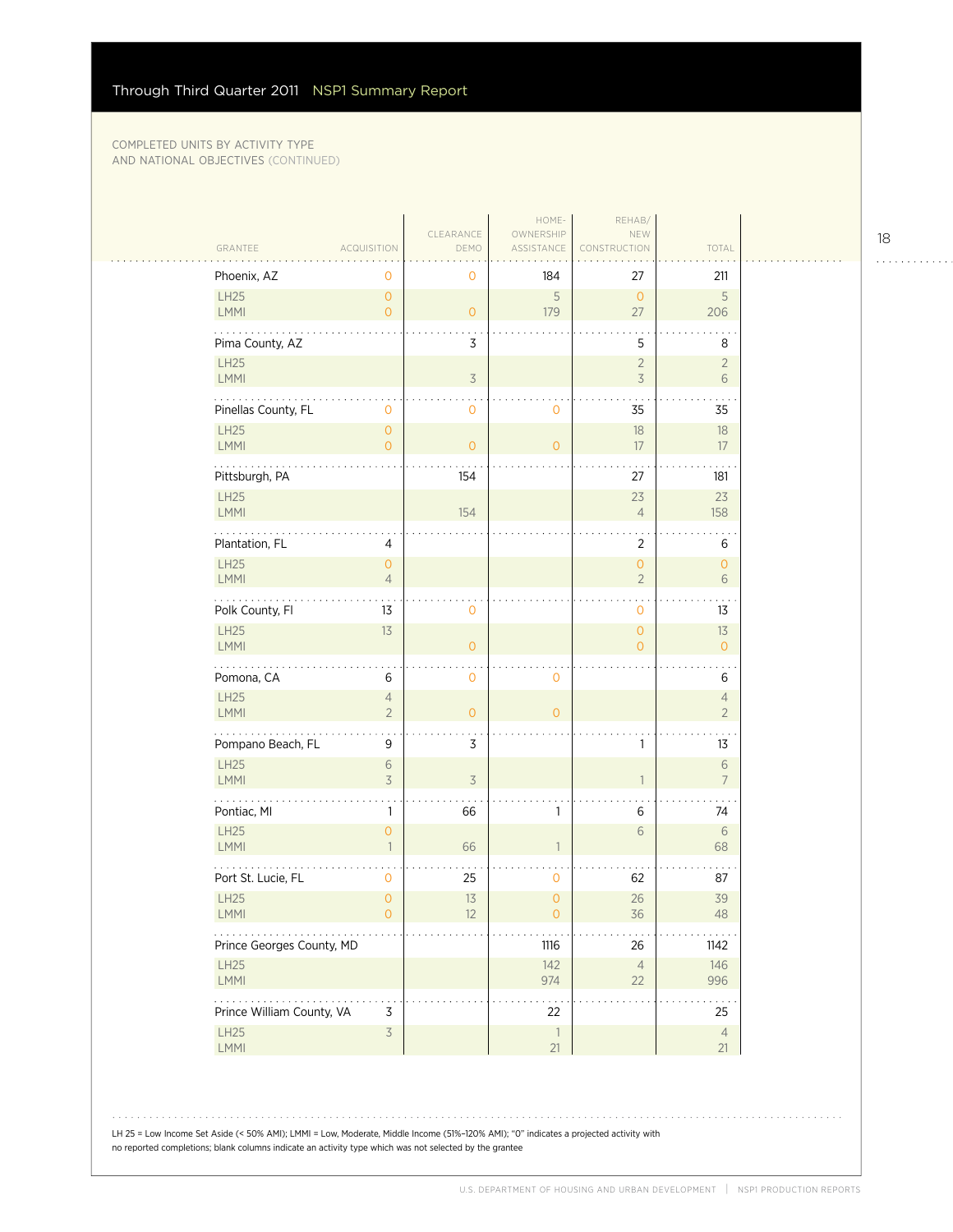|                                                                                |                   | HOME-                            | REHAB/                                     |                                  |  |
|--------------------------------------------------------------------------------|-------------------|----------------------------------|--------------------------------------------|----------------------------------|--|
| GRANTEE<br><b>ACQUISITION</b>                                                  | CLEARANCE<br>DEMO | OWNERSHIP<br>ASSISTANCE          | NEW<br>CONSTRUCTION                        | TOTAL                            |  |
| Rancho Cucamonga, CA<br>2                                                      |                   |                                  |                                            | $\overline{2}$                   |  |
| LH25<br>$\overline{2}$<br>LMMI                                                 |                   |                                  |                                            | $\overline{2}$<br>$\overline{O}$ |  |
| Redford, MI<br>3                                                               | 15                | 8                                | 24                                         | 50                               |  |
| <b>LH25</b><br>$\overline{5}$<br>LMMI<br>$\mathsf{O}\xspace$                   | 15                | $\,8\,$<br>$\overline{0}$        | $\sqrt{6}$<br>18                           | 17<br>33                         |  |
| Rhode Island State Program<br>$\overline{2}$                                   | $\overline{2}$    | 136                              | 221                                        | 361                              |  |
| <b>LH25</b><br>LMMI<br>$\overline{2}$                                          | $\sqrt{2}$        | 136                              | 100<br>121                                 | 100<br>261                       |  |
| 3<br>Rialto, CA                                                                |                   | 43                               |                                            | 46                               |  |
| LH25<br>$\mathsf{O}\xspace$<br>LMMI<br>3                                       |                   | 43                               |                                            | $\overline{0}$<br>46             |  |
| Richland County, SC                                                            | 36                |                                  | 8                                          | 44                               |  |
| <b>LH25</b><br>LMMI                                                            | 36                |                                  | 5<br>$\overline{3}$                        | 5<br>39                          |  |
| $\mathbf{z}$ , $\mathbf{z}$ , $\mathbf{z}$ , $\mathbf{z}$<br>Richmond, CA<br>0 |                   | 0                                | 6                                          | 6                                |  |
| <b>LH25</b><br>$\overline{O}$<br><b>LMMI</b>                                   |                   | $\overline{O}$                   | $\overline{O}$<br>6                        | $\overline{O}$<br>6              |  |
| Riverside County, CA<br>176                                                    |                   | 46                               | 129                                        | 351                              |  |
| LH25<br>83<br><b>LMMI</b><br>93                                                |                   | $\overline{2}$<br>44             | 36<br>93                                   | 121<br>230                       |  |
| .<br>Riverside, CA<br>44                                                       | 0                 | 0                                |                                            | 44                               |  |
| LH25<br>15<br>LMMI<br>29                                                       | $\overline{0}$    | $\overline{O}$                   |                                            | 15<br>29                         |  |
| Rockford, IL<br>$\mathbf{1}$                                                   | 26                | 0                                | 1                                          | 28                               |  |
| <b>LH25</b><br>LMMI<br>$\overline{1}$                                          | 26                | $\overline{0}$<br>$\overline{O}$ | $\overline{\phantom{a}}$<br>$\overline{0}$ | $\overline{\phantom{a}}$<br>27   |  |
| Sacramento County, CA                                                          | 1                 |                                  | 107                                        | 108                              |  |
| <b>LH25</b><br>LMMI                                                            |                   |                                  | 33<br>74                                   | 33<br>75                         |  |
| Sacramento, CA                                                                 |                   |                                  | 84                                         | 84                               |  |
| LH25<br>LMMI                                                                   |                   |                                  | 22<br>62                                   | 22<br>62                         |  |
| $\mathbb{Z}^2$ . The set of $\mathbb{Z}^2$<br>San Antonio, TX<br>99            |                   | 3                                | 207                                        | 309                              |  |
| LH25<br>86<br>LMMI<br>13                                                       |                   | $\overline{3}$                   | $\overline{0}$<br>207                      | 86<br>223                        |  |
|                                                                                |                   |                                  |                                            |                                  |  |

LH 25 = Low Income Set Aside (< 50% AMI); LMMI = Low, Moderate, Middle Income (51%–120% AMI); "0" indicates a projected activity with no reported completions; blank columns indicate an activity type which was not selected by the grantee

19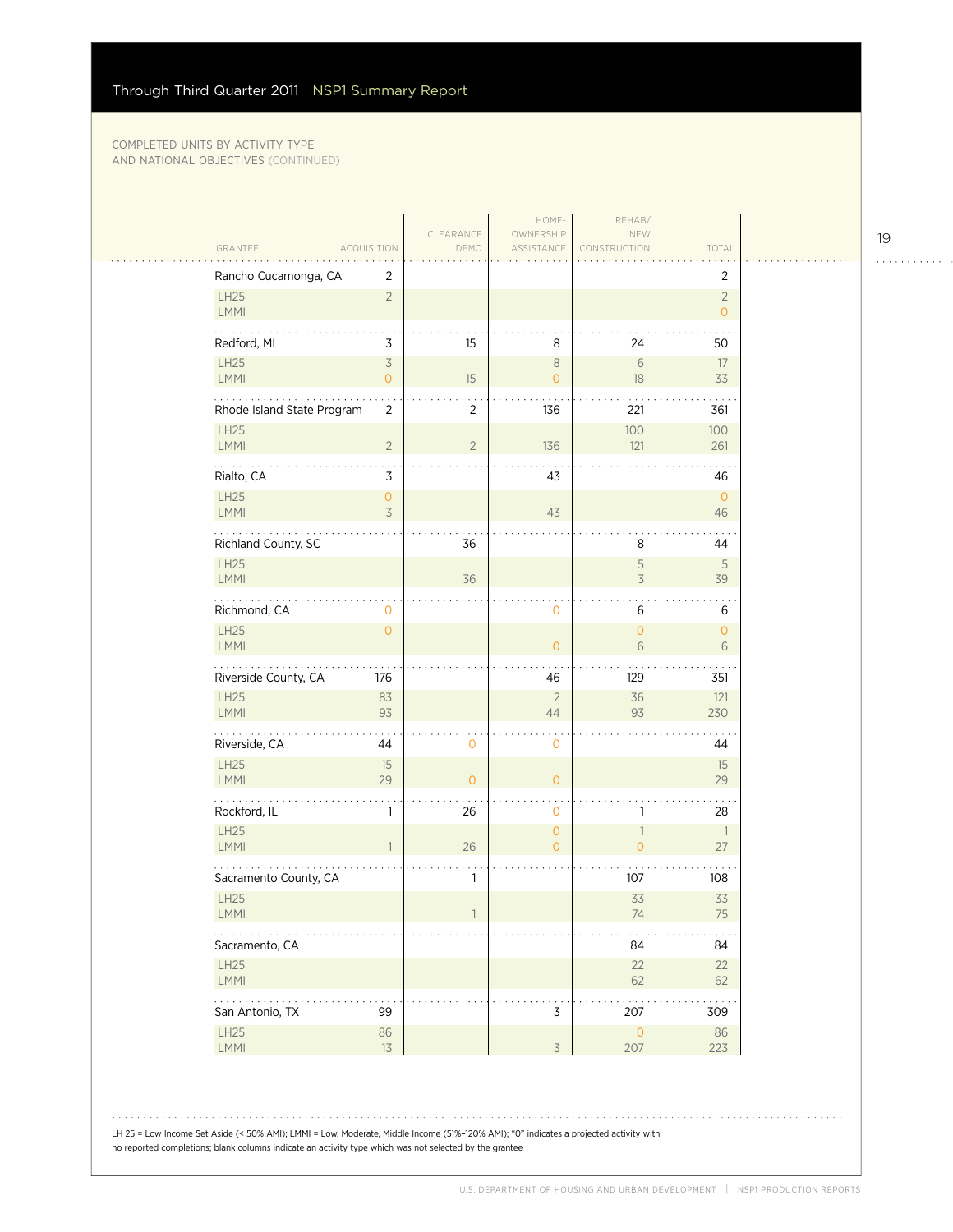|                                                              |                   | HOME-                   | REHAB/                        |                                  |  |
|--------------------------------------------------------------|-------------------|-------------------------|-------------------------------|----------------------------------|--|
| GRANTEE<br><b>ACQUISITION</b>                                | CLEARANCE<br>DEMO | OWNERSHIP<br>ASSISTANCE | NEW<br>CONSTRUCTION           | TOTAL                            |  |
| San Bernardino County, CA                                    |                   | 18                      | 2                             | 20                               |  |
| <b>LH25</b><br>LMMI                                          |                   | $\boldsymbol{7}$<br>11  | $\circ$<br>$\overline{2}$     | $\overline{7}$<br>13             |  |
| San Bernardino, CA<br>14                                     | 14                |                         |                               | 28                               |  |
| <b>LH25</b><br>$\mathsf{9}$<br>$\mathsf S$<br><b>LMMI</b>    | 14                |                         |                               | 9<br>19                          |  |
| San Diego County, CA<br>12                                   |                   | 3                       | 1                             | 16                               |  |
| LH25<br>12<br>LMMI                                           |                   | $\overline{3}$          |                               | 13<br>$\overline{3}$             |  |
| San Diego, CA<br>$\,8\,$                                     |                   | 51                      | 4                             | 63                               |  |
| <b>LH25</b><br>$\mathsf{O}\xspace$<br><b>LMMI</b><br>$\,8\,$ |                   | 51                      | $\overline{4}$                | $\mathbf{0}$<br>63               |  |
| San Joaquin County, CA<br>64                                 | 0                 |                         | 42                            | 106                              |  |
| <b>LH25</b><br>LMMI<br>64                                    | $\overline{O}$    |                         | 42                            | 42<br>64                         |  |
| San Jose, CA<br>$\mathbf 0$                                  |                   |                         | 0                             | $\mathbf 0$                      |  |
| <b>LH25</b><br>LMMI<br>$\mathsf{O}\xspace$                   |                   |                         | $\circ$<br>$\overline{0}$     | $\circ$<br>$\overline{0}$        |  |
| Santa Ana, CA<br>48                                          |                   | 4                       |                               | 52                               |  |
| LH25<br>14<br>LMMI<br>34                                     |                   | $\overline{4}$          |                               | 14<br>38                         |  |
| .<br>Sarasota County, FL<br>51                               |                   |                         |                               | 51                               |  |
| <b>LH25</b><br>23<br>LMMI<br>28                              |                   |                         |                               | 23<br>28                         |  |
| $\ddot{\phantom{1}}$<br>Savannah, GA<br>1                    |                   |                         | $\overline{2}$                | $\ddot{\phantom{1}}$<br>3        |  |
| <b>LH25</b><br>$\mathbb{1}$<br><b>LMMI</b><br>$\overline{0}$ |                   |                         |                               | $\overline{2}$<br>$\overline{1}$ |  |
| .<br>Seminole County, FL<br>$\mathbf 0$                      |                   |                         | 55                            | 55                               |  |
| LH25<br>$\mathsf{O}\xspace$<br>LMMI<br>$\circ$               |                   |                         | 32<br>23                      | 32<br>$23\,$                     |  |
| Shelby County, TN<br>25                                      |                   |                         | 34                            | 59                               |  |
| LH25<br>$\,$ $\,$ $\,$ $\,$<br>LMMI<br>$19$                  |                   |                         | $11\,$<br>23                  | 17<br>42                         |  |
| South Bend, IN                                               | 69                |                         | $\overline{4}$                | 73                               |  |
| LH25<br>LMMI                                                 | 69                |                         | $\mathsf O$<br>$\overline{4}$ | $\mathsf O$<br>73                |  |

LH 25 = Low Income Set Aside (< 50% AMI); LMMI = Low, Moderate, Middle Income (51%–120% AMI); "0" indicates a projected activity with no reported completions; blank columns indicate an activity type which was not selected by the grantee

20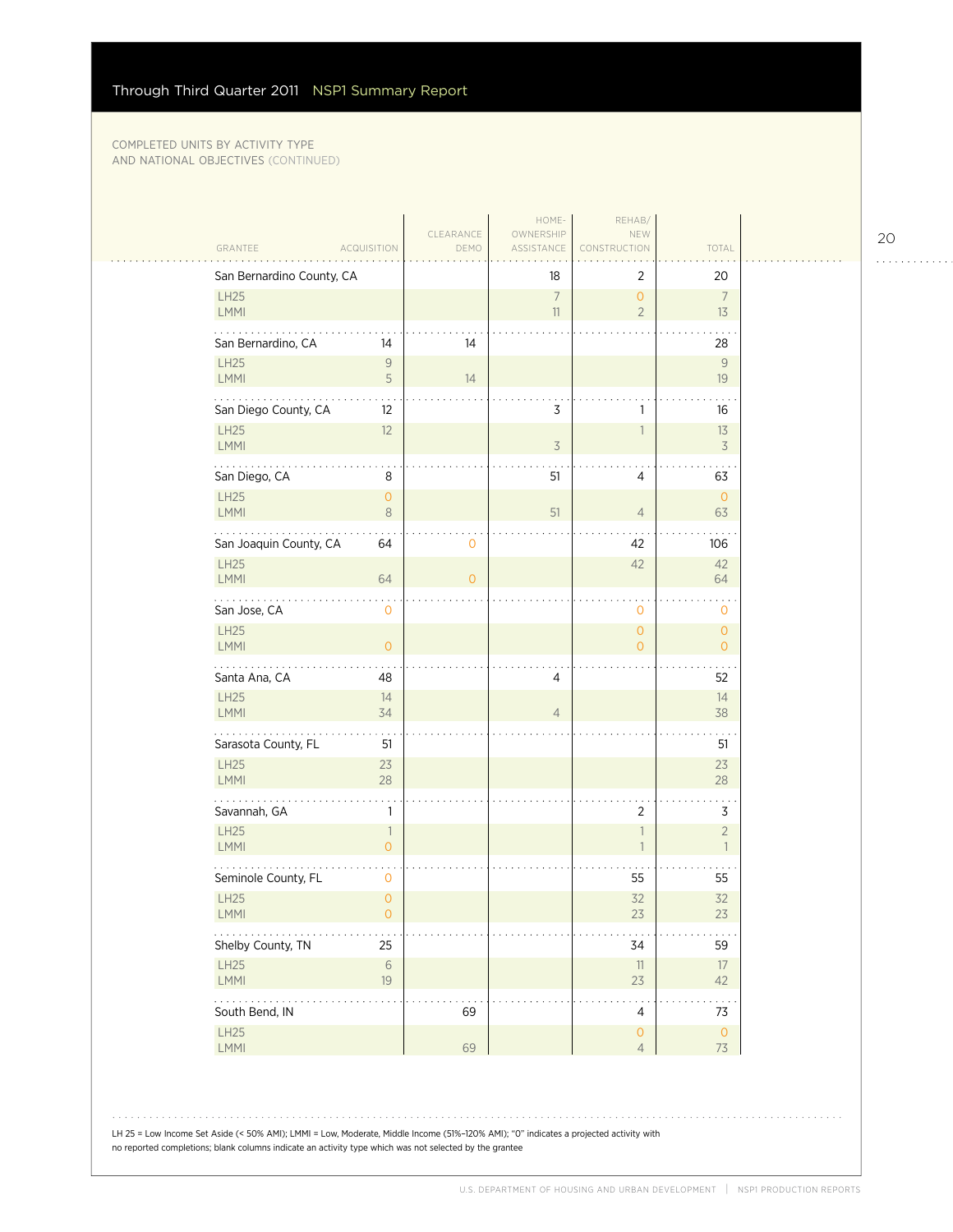| <b>LH25</b><br>93<br>18<br>111<br>251<br>LMMI<br>53<br>5<br>309<br>$\mathbf{0}$<br>Southfield, MI<br>$\,6$<br>43<br>51<br>100<br><b>LH25</b><br>22<br>22<br>LMMI<br>$6\,$<br>43<br>29<br>78<br>Springfield, MA<br>$\overline{4}$<br>28<br>32<br><b>LH25</b><br>$\,8\,$<br>$\,8\,$<br>$\sqrt{4}$<br>20<br><b>LMMI</b><br>24<br>Springfield, OH<br>12<br>12<br>0<br>0<br>LH25<br>$\mathsf{O}\xspace$<br>$\, 8$<br>$\,8\,$<br>$\overline{0}$<br>LMMI<br>$\overline{0}$<br>$\overline{O}$<br>$\overline{4}$<br>$\overline{4}$<br>.<br>St Paul, MN<br>9<br>9<br><b>LH25</b><br>$\,8\,$<br>$\,8\,$<br>LMMI<br>$\overline{1}$<br>$\mathbf{1}$<br>St Petersburg, FL<br>$\mathbf 0$<br>20<br>$\mathbf 0$<br>20<br><b>LH25</b><br>20<br>20<br>$\overline{0}$<br>LMMI<br>$\overline{0}$<br>$\overline{O}$<br>$\overline{O}$<br>$\mathbf{O}$<br>St. Clair County, IL<br>21<br>21<br>$\,8\,$<br><b>LH25</b><br>$\, 8$<br>LMMI<br>13<br>13<br>.<br>St. Louis County, MO<br>32<br>0<br>32<br>$17\,$<br><b>LH25</b><br>$\mathsf{O}\xspace$<br>17<br>LMMI<br>$\Omega$<br>15<br>15<br>$\mathsf 3$<br>3<br>St. Louis, MO<br>LH25<br>$\circ$<br>$\mathsf{O}\xspace$<br>3<br>$\overline{3}$<br><b>LMMI</b><br>Stanislaus County, CA<br>3<br>51<br>51<br>105<br><b>LH25</b><br>19<br>19<br>38<br>32<br>32<br>LMMI<br>$\overline{3}$<br>67<br>$\mathbf{z}$ , and $\mathbf{z}$ , and<br>Stark County, OH<br>24<br>12<br>28<br>1<br>65<br>LH25<br>$11\,$<br>11<br>13<br><b>LMMI</b><br>12<br>28<br>$\overline{1}$<br>54<br>. .<br>State of Alabama<br>134<br>$\mathbf 0$<br>134<br><b>LH25</b><br>86<br>86<br>$\mathsf{O}\xspace$<br>LMMI<br>48<br>48 | South Carolina<br>State Program | 146 | 251 | $\mathbf 0$ | 23 | 420 |
|------------------------------------------------------------------------------------------------------------------------------------------------------------------------------------------------------------------------------------------------------------------------------------------------------------------------------------------------------------------------------------------------------------------------------------------------------------------------------------------------------------------------------------------------------------------------------------------------------------------------------------------------------------------------------------------------------------------------------------------------------------------------------------------------------------------------------------------------------------------------------------------------------------------------------------------------------------------------------------------------------------------------------------------------------------------------------------------------------------------------------------------------------------------------------------------------------------------------------------------------------------------------------------------------------------------------------------------------------------------------------------------------------------------------------------------------------------------------------------------------------------------------------------------------------------------------------------------------------------------------------|---------------------------------|-----|-----|-------------|----|-----|
|                                                                                                                                                                                                                                                                                                                                                                                                                                                                                                                                                                                                                                                                                                                                                                                                                                                                                                                                                                                                                                                                                                                                                                                                                                                                                                                                                                                                                                                                                                                                                                                                                              |                                 |     |     |             |    |     |
|                                                                                                                                                                                                                                                                                                                                                                                                                                                                                                                                                                                                                                                                                                                                                                                                                                                                                                                                                                                                                                                                                                                                                                                                                                                                                                                                                                                                                                                                                                                                                                                                                              |                                 |     |     |             |    |     |
|                                                                                                                                                                                                                                                                                                                                                                                                                                                                                                                                                                                                                                                                                                                                                                                                                                                                                                                                                                                                                                                                                                                                                                                                                                                                                                                                                                                                                                                                                                                                                                                                                              |                                 |     |     |             |    |     |
|                                                                                                                                                                                                                                                                                                                                                                                                                                                                                                                                                                                                                                                                                                                                                                                                                                                                                                                                                                                                                                                                                                                                                                                                                                                                                                                                                                                                                                                                                                                                                                                                                              |                                 |     |     |             |    |     |
|                                                                                                                                                                                                                                                                                                                                                                                                                                                                                                                                                                                                                                                                                                                                                                                                                                                                                                                                                                                                                                                                                                                                                                                                                                                                                                                                                                                                                                                                                                                                                                                                                              |                                 |     |     |             |    |     |
|                                                                                                                                                                                                                                                                                                                                                                                                                                                                                                                                                                                                                                                                                                                                                                                                                                                                                                                                                                                                                                                                                                                                                                                                                                                                                                                                                                                                                                                                                                                                                                                                                              |                                 |     |     |             |    |     |
|                                                                                                                                                                                                                                                                                                                                                                                                                                                                                                                                                                                                                                                                                                                                                                                                                                                                                                                                                                                                                                                                                                                                                                                                                                                                                                                                                                                                                                                                                                                                                                                                                              |                                 |     |     |             |    |     |
|                                                                                                                                                                                                                                                                                                                                                                                                                                                                                                                                                                                                                                                                                                                                                                                                                                                                                                                                                                                                                                                                                                                                                                                                                                                                                                                                                                                                                                                                                                                                                                                                                              |                                 |     |     |             |    |     |
|                                                                                                                                                                                                                                                                                                                                                                                                                                                                                                                                                                                                                                                                                                                                                                                                                                                                                                                                                                                                                                                                                                                                                                                                                                                                                                                                                                                                                                                                                                                                                                                                                              |                                 |     |     |             |    |     |
|                                                                                                                                                                                                                                                                                                                                                                                                                                                                                                                                                                                                                                                                                                                                                                                                                                                                                                                                                                                                                                                                                                                                                                                                                                                                                                                                                                                                                                                                                                                                                                                                                              |                                 |     |     |             |    |     |
|                                                                                                                                                                                                                                                                                                                                                                                                                                                                                                                                                                                                                                                                                                                                                                                                                                                                                                                                                                                                                                                                                                                                                                                                                                                                                                                                                                                                                                                                                                                                                                                                                              |                                 |     |     |             |    |     |
|                                                                                                                                                                                                                                                                                                                                                                                                                                                                                                                                                                                                                                                                                                                                                                                                                                                                                                                                                                                                                                                                                                                                                                                                                                                                                                                                                                                                                                                                                                                                                                                                                              |                                 |     |     |             |    |     |
|                                                                                                                                                                                                                                                                                                                                                                                                                                                                                                                                                                                                                                                                                                                                                                                                                                                                                                                                                                                                                                                                                                                                                                                                                                                                                                                                                                                                                                                                                                                                                                                                                              |                                 |     |     |             |    |     |
|                                                                                                                                                                                                                                                                                                                                                                                                                                                                                                                                                                                                                                                                                                                                                                                                                                                                                                                                                                                                                                                                                                                                                                                                                                                                                                                                                                                                                                                                                                                                                                                                                              |                                 |     |     |             |    |     |
|                                                                                                                                                                                                                                                                                                                                                                                                                                                                                                                                                                                                                                                                                                                                                                                                                                                                                                                                                                                                                                                                                                                                                                                                                                                                                                                                                                                                                                                                                                                                                                                                                              |                                 |     |     |             |    |     |
|                                                                                                                                                                                                                                                                                                                                                                                                                                                                                                                                                                                                                                                                                                                                                                                                                                                                                                                                                                                                                                                                                                                                                                                                                                                                                                                                                                                                                                                                                                                                                                                                                              |                                 |     |     |             |    |     |
|                                                                                                                                                                                                                                                                                                                                                                                                                                                                                                                                                                                                                                                                                                                                                                                                                                                                                                                                                                                                                                                                                                                                                                                                                                                                                                                                                                                                                                                                                                                                                                                                                              |                                 |     |     |             |    |     |
|                                                                                                                                                                                                                                                                                                                                                                                                                                                                                                                                                                                                                                                                                                                                                                                                                                                                                                                                                                                                                                                                                                                                                                                                                                                                                                                                                                                                                                                                                                                                                                                                                              |                                 |     |     |             |    |     |
|                                                                                                                                                                                                                                                                                                                                                                                                                                                                                                                                                                                                                                                                                                                                                                                                                                                                                                                                                                                                                                                                                                                                                                                                                                                                                                                                                                                                                                                                                                                                                                                                                              |                                 |     |     |             |    |     |
|                                                                                                                                                                                                                                                                                                                                                                                                                                                                                                                                                                                                                                                                                                                                                                                                                                                                                                                                                                                                                                                                                                                                                                                                                                                                                                                                                                                                                                                                                                                                                                                                                              |                                 |     |     |             |    |     |
|                                                                                                                                                                                                                                                                                                                                                                                                                                                                                                                                                                                                                                                                                                                                                                                                                                                                                                                                                                                                                                                                                                                                                                                                                                                                                                                                                                                                                                                                                                                                                                                                                              |                                 |     |     |             |    |     |
|                                                                                                                                                                                                                                                                                                                                                                                                                                                                                                                                                                                                                                                                                                                                                                                                                                                                                                                                                                                                                                                                                                                                                                                                                                                                                                                                                                                                                                                                                                                                                                                                                              |                                 |     |     |             |    |     |
|                                                                                                                                                                                                                                                                                                                                                                                                                                                                                                                                                                                                                                                                                                                                                                                                                                                                                                                                                                                                                                                                                                                                                                                                                                                                                                                                                                                                                                                                                                                                                                                                                              |                                 |     |     |             |    |     |
|                                                                                                                                                                                                                                                                                                                                                                                                                                                                                                                                                                                                                                                                                                                                                                                                                                                                                                                                                                                                                                                                                                                                                                                                                                                                                                                                                                                                                                                                                                                                                                                                                              |                                 |     |     |             |    |     |

21

. . . . . . . . . . . .

 $\mathcal{L}$ 

 $\bar{\psi}$  .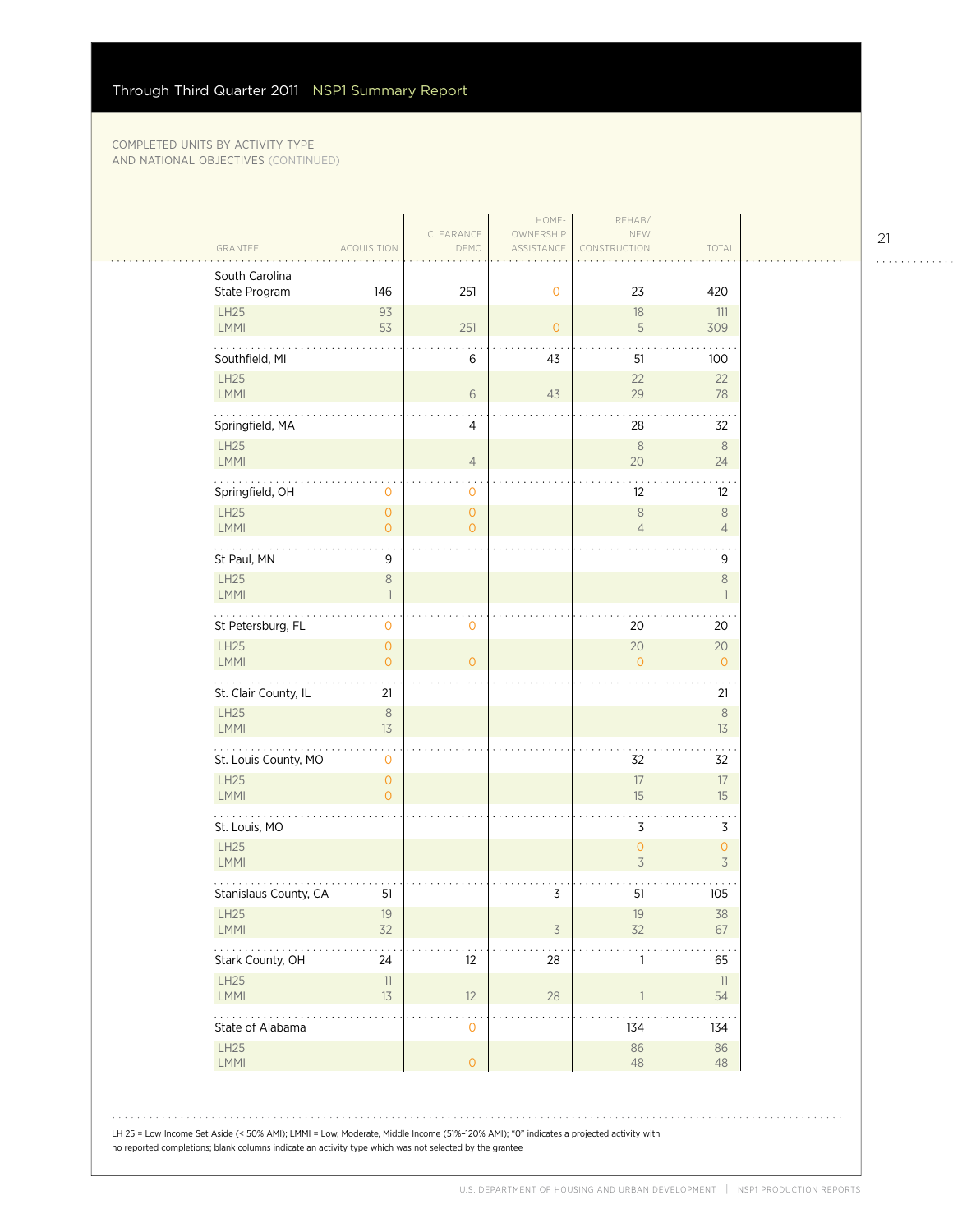$\sim$  . . . .

|                            |                                       |                   | HOME-                   | REHAB/                         |                                |
|----------------------------|---------------------------------------|-------------------|-------------------------|--------------------------------|--------------------------------|
| GRANTEE                    | <b>ACQUISITION</b>                    | CLEARANCE<br>DEMO | OWNERSHIP<br>ASSISTANCE | NEW<br>CONSTRUCTION            | TOTAL                          |
| State of Arkansas          |                                       |                   |                         | 0                              | $\mathbf{O}$                   |
| <b>LH25</b><br>LMMI        |                                       |                   |                         | $\mathbf{O}$<br>$\overline{O}$ | $\mathbf{O}$<br>$\circ$        |
| State of California        | 0                                     | 86                | 172                     | 178                            | 436                            |
| LH25                       | $\mathsf{O}\xspace$                   |                   |                         | $\mathbf{O}$                   | $\mathbf{0}$                   |
| <b>LMMI</b>                | $\overline{O}$                        | 86                | 172                     | 178                            | 436                            |
| .<br>State of Colorado     | 0                                     |                   | 0                       | $\mathbf{O}$                   | 0                              |
| LH25<br>LMMI               | $\mathsf{O}\xspace$<br>$\overline{0}$ |                   | $\overline{O}$          | $\mathbf{0}$<br>$\overline{O}$ | $\mathbf{O}$<br>$\overline{0}$ |
| State of Delaware          |                                       | 3                 | 28                      | 34                             | 65                             |
| <b>LH25</b>                |                                       |                   | $\overline{7}$          | 14                             | 21                             |
| LMMI                       |                                       | 3                 | 21                      | 20                             | 44                             |
| State of Florida           | 0                                     | 11                | 0                       | 50                             | 61                             |
| <b>LH25</b><br>LMMI        | $\overline{0}$<br>$\mathbf 0$         | 11                | $\mathbf{0}$            | 17<br>33                       | 17<br>44                       |
| State of Georgia           | 33                                    | 77                | 1109                    | 157                            | 1376                           |
| LH25                       | 16                                    | 18                | 110                     | 46                             | 190                            |
| LMMI                       | 17                                    | 59                | 999                     | 111                            | 1186                           |
| State of Idaho             | 151                                   |                   | 53                      |                                | 204                            |
| <b>LH25</b><br><b>LMMI</b> | 43<br>108                             |                   | 5<br>48                 |                                | 48<br>156                      |
| .<br>State of Illinois     |                                       | $\mathbf{0}$      | 1                       | 45                             | 46                             |
| <b>LH25</b>                |                                       |                   |                         | 24                             | 24                             |
| <b>LMMI</b>                |                                       | $\overline{0}$    | $\overline{1}$          | 21                             | 22                             |
| State of Indiana - IHCDA   |                                       | 68                | 478                     | 180                            | 726                            |
| <b>LH25</b><br>LMMI        |                                       | $\circ$<br>68     | 478                     | 87<br>93                       | 87<br>639                      |
| State of Iowa              |                                       |                   |                         | 38                             | 38                             |
| <b>LH25</b>                |                                       |                   |                         | 10                             | 10                             |
| <b>LMMI</b>                |                                       |                   |                         | 28                             | 28                             |
| State of Kansas            | $\mathbf 0$                           | $\overline{2}$    | 24                      | 97                             | 123                            |
| LH25<br>LMMI               | $\mathsf O$<br>$\mathsf{O}\xspace$    | $\sqrt{2}$        | $\overline{4}$<br>20    | 32<br>65                       | 36<br>87                       |
| State of Kentucky          |                                       | 38                | 6                       | 100                            | 144                            |
| LH25                       |                                       | $\boldsymbol{7}$  | $\,$ $\,$ $\,$          | $40\,$                         | 53                             |
| LMMI                       |                                       | 31                | $\overline{0}$          | 60                             | 91                             |

# 

LH 25 = Low Income Set Aside (< 50% AMI); LMMI = Low, Moderate, Middle Income (51%–120% AMI); "0" indicates a projected activity with

no reported completions; blank columns indicate an activity type which was not selected by the grantee

22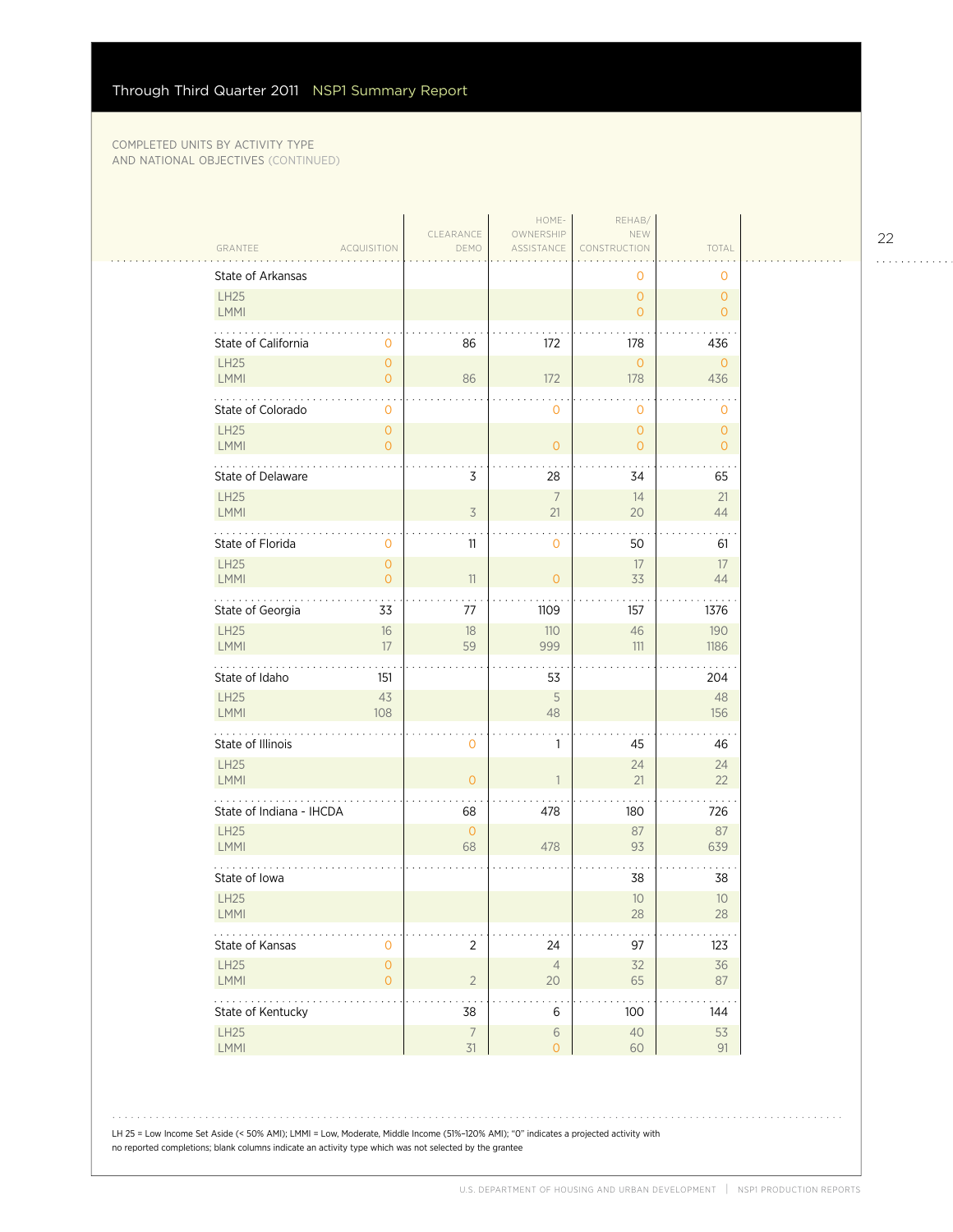$\mathcal{L}_{\mathcal{A}}$ 

|                             |                                  |                                  | HOME-                                      | REHAB/                           |                                |
|-----------------------------|----------------------------------|----------------------------------|--------------------------------------------|----------------------------------|--------------------------------|
| GRANTEE                     | <b>ACQUISITION</b>               | CLEARANCE<br>DEMO                | OWNERSHIP<br>ASSISTANCE                    | NEW<br>CONSTRUCTION              | TOTAL                          |
| State of Louisiana          | $\mathbf{O}$                     | 0                                | 110                                        | 82                               | 192                            |
| <b>LH25</b><br>LMMI         | $\overline{0}$<br>$\overline{0}$ | $\mathbf{O}$<br>$\overline{0}$   | 110                                        | 25<br>57                         | 25<br>167                      |
| State of Maine              | $\mathbf{O}$                     | 6                                |                                            | 13                               | 19                             |
| LH25<br>LMMI                | $\overline{O}$                   | 6                                |                                            | $\overline{\mathcal{S}}$<br>10   | $\overline{\mathcal{S}}$<br>16 |
| .<br>State of Maryland      | 5                                | 1                                | 236                                        | 39                               | 281                            |
| LH25<br>LMMI                | $\overline{2}$<br>3              | $\mathbf{1}$                     | 30<br>206                                  | 26<br>13                         | 58<br>223                      |
| State of Massachusetts      | 16                               | 23                               |                                            | 89                               | 128                            |
| LH25<br>LMMI                | $\overline{1}$<br>15             | 23                               |                                            | 39<br>50                         | 40<br>88                       |
| State of Michigan           | $\mathbf{O}$                     | 548                              | 18                                         | 33                               | 599                            |
| <b>LH25</b><br>LMMI         | $\overline{0}$                   | 548                              | $\mathsf{O}\xspace$<br>18                  | $\overline{4}$<br>29             | $\overline{4}$<br>595          |
| 1.1.1<br>State of Minnesota |                                  | 105                              | 122                                        | 84                               | 311                            |
| <b>LH25</b><br>LMMI         |                                  | $\circ$<br>105                   | 32<br>90                                   | 43<br>41                         | 75<br>236                      |
| State of Mississippi        | 546                              |                                  |                                            | 75                               | 621                            |
| <b>LH25</b><br>LMMI         | 92<br>454                        |                                  |                                            | 75<br>$\overline{O}$             | 167<br>454                     |
| .<br>State of Missouri      | 4                                | 6                                | 292                                        | 0                                | 302                            |
| <b>LH25</b><br><b>LMMI</b>  | $\overline{O}$<br>$\overline{4}$ | $\overline{2}$<br>$\overline{4}$ | $\overline{O}$<br>292                      | $\overline{0}$<br>$\overline{O}$ | $\overline{2}$<br>300          |
| State of Montana            | $\mathbf{0}$                     | $\mathbf 0$                      | 3                                          | 33                               | 36                             |
| <b>LH25</b><br>LMMI         | $\overline{0}$<br>$\Omega$       | $\overline{0}$<br>$\overline{0}$ | $\overline{\mathcal{S}}$<br>$\overline{O}$ | 15<br>18                         | 18<br>18                       |
| State of Nebraska           |                                  | 10                               |                                            | 9                                | 19                             |
| <b>LH25</b><br><b>LMMI</b>  |                                  | 10                               |                                            | $\overline{O}$<br>9              | $\mathbf{O}$<br>19             |
| State of Nevada             |                                  |                                  | $111$                                      | 73                               | 184                            |
| LH25<br>LMMI                |                                  |                                  | $111$                                      | 45<br>28                         | 45<br>139                      |
| .<br>State of New Hampshire | $\mathbf{O}$                     | 19                               | $\mathbf 0$                                | $\mathbf 0$                      | 19                             |
| <b>LH25</b>                 | $\mathsf{O}\xspace$              |                                  |                                            | $\mathsf{O}\xspace$              | $\mathsf{O}\xspace$            |

LH 25 = Low Income Set Aside (< 50% AMI); LMMI = Low, Moderate, Middle Income (51%–120% AMI); "0" indicates a projected activity with no reported completions; blank columns indicate an activity type which was not selected by the grantee

23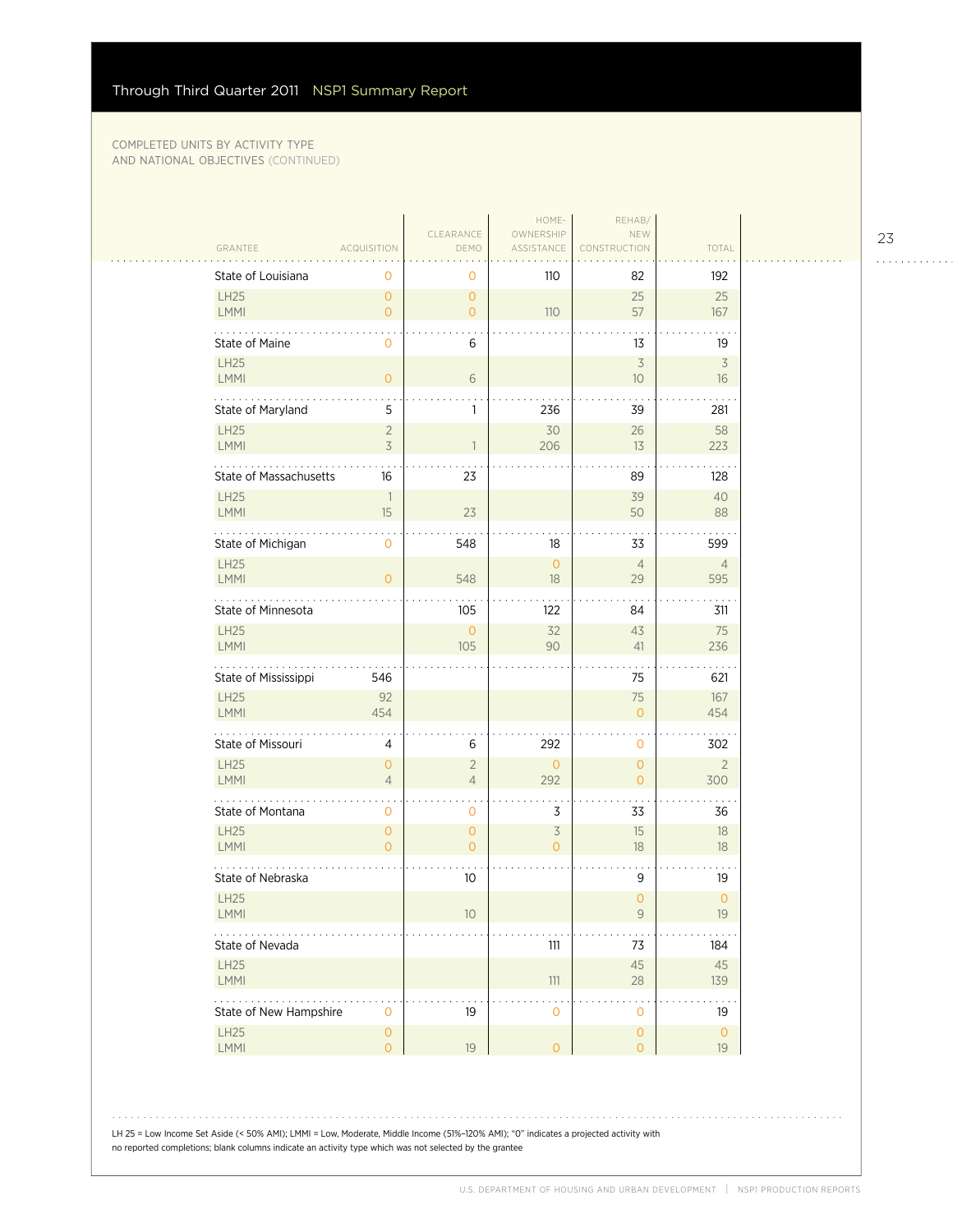$\mathcal{L}_{\mathcal{A}}$ 

|                                                               |                                  |                                            | HOME-                   | REHAB/                           |                                |
|---------------------------------------------------------------|----------------------------------|--------------------------------------------|-------------------------|----------------------------------|--------------------------------|
| GRANTEE                                                       | <b>ACQUISITION</b>               | CLEARANCE<br>DEMO                          | OWNERSHIP<br>ASSISTANCE | NEW<br>CONSTRUCTION              | TOTAL                          |
| State of New Jersey                                           | 2                                | 1                                          |                         | 4                                | $\overline{7}$                 |
| <b>LH25</b><br>LMMI                                           | $\overline{2}$<br>$\overline{0}$ | $\overline{\phantom{a}}$<br>$\overline{O}$ |                         | $\overline{3}$<br>$\overline{1}$ | 6<br>$\overline{1}$            |
| State of New York                                             |                                  | 154                                        |                         | 77                               | 231                            |
| <b>LH25</b><br>LMMI                                           |                                  | 154                                        |                         | 23<br>54                         | 23<br>208                      |
| .<br>State of North Carolina                                  | 30                               | 6                                          | 222                     | 120                              | 378                            |
| <b>LH25</b><br>LMMI                                           | 19<br>11                         | $\mathbf{0}$<br>6                          | 28<br>194               | 83<br>37                         | 130<br>248                     |
| State of North Dakota - DOC                                   | $\mathbf{0}$                     | 0                                          |                         | 114                              | 114                            |
| <b>LH25</b><br>LMMI                                           | $\mathbf 0$                      | $\circ$                                    |                         | 55<br>59                         | 55<br>59                       |
| State of Ohio                                                 |                                  | 10379                                      |                         | 135                              | 10514                          |
| <b>LH25</b><br>LMMI                                           |                                  | 10379                                      |                         | 18<br>117                        | 18<br>10496                    |
| $\mathbb{Z}^2$ . The set of $\mathbb{Z}^2$<br>State of Oregon |                                  |                                            | 168                     | 34                               | 202                            |
| <b>LH25</b><br>LMMI                                           |                                  |                                            | 18<br>150               | 20<br>14                         | 38<br>164                      |
| State of Pennsylvania                                         |                                  | 30                                         |                         | 301                              | 331                            |
| <b>LH25</b><br>LMMI                                           |                                  | 30                                         |                         | 223<br>78                        | 223<br>108                     |
| .<br>State of South Dakota                                    | 8                                | 1                                          | 1                       | 81                               | 91                             |
| <b>LH25</b><br><b>LMMI</b>                                    | $\overline{2}$<br>6              | $\overline{O}$<br>$\overline{1}$           | 0<br>$\mathbf{1}$       | 29<br>52                         | 31<br>60                       |
| State of Tennessee                                            | 56                               | 14                                         | $\overline{4}$          | 3                                | 77                             |
| <b>LH25</b><br>LMMI                                           | 27<br>29                         | 14                                         | $\overline{4}$          | $\overline{3}$<br>$\overline{0}$ | 30<br>47                       |
| State of Texas - TDHCA                                        | 0                                | 20                                         | 9                       | 0                                | 29                             |
| <b>LH25</b><br><b>LMMI</b>                                    | $\overline{0}$<br>0              | 20                                         | $\overline{3}$<br>6     | $\overline{0}$<br>0              | $\overline{\mathcal{S}}$<br>26 |
| State of Utah                                                 | 163                              |                                            |                         | 0                                | 163                            |
| <b>LH25</b><br>LMMI                                           | 102<br>61                        |                                            |                         | $\overline{0}$                   | 102<br>61                      |
| .<br>State of Vermont                                         | .<br>38                          | 0                                          |                         | 114                              | $\sim$ $\sim$ $\sim$<br>152    |
| LH25<br>LMMI                                                  | 13<br>25                         | $\mathsf O$                                |                         | $42$<br>72                       | 55<br>97                       |
|                                                               |                                  |                                            |                         |                                  |                                |

LH 25 = Low Income Set Aside (< 50% AMI); LMMI = Low, Moderate, Middle Income (51%–120% AMI); "0" indicates a projected activity with no reported completions; blank columns indicate an activity type which was not selected by the grantee

24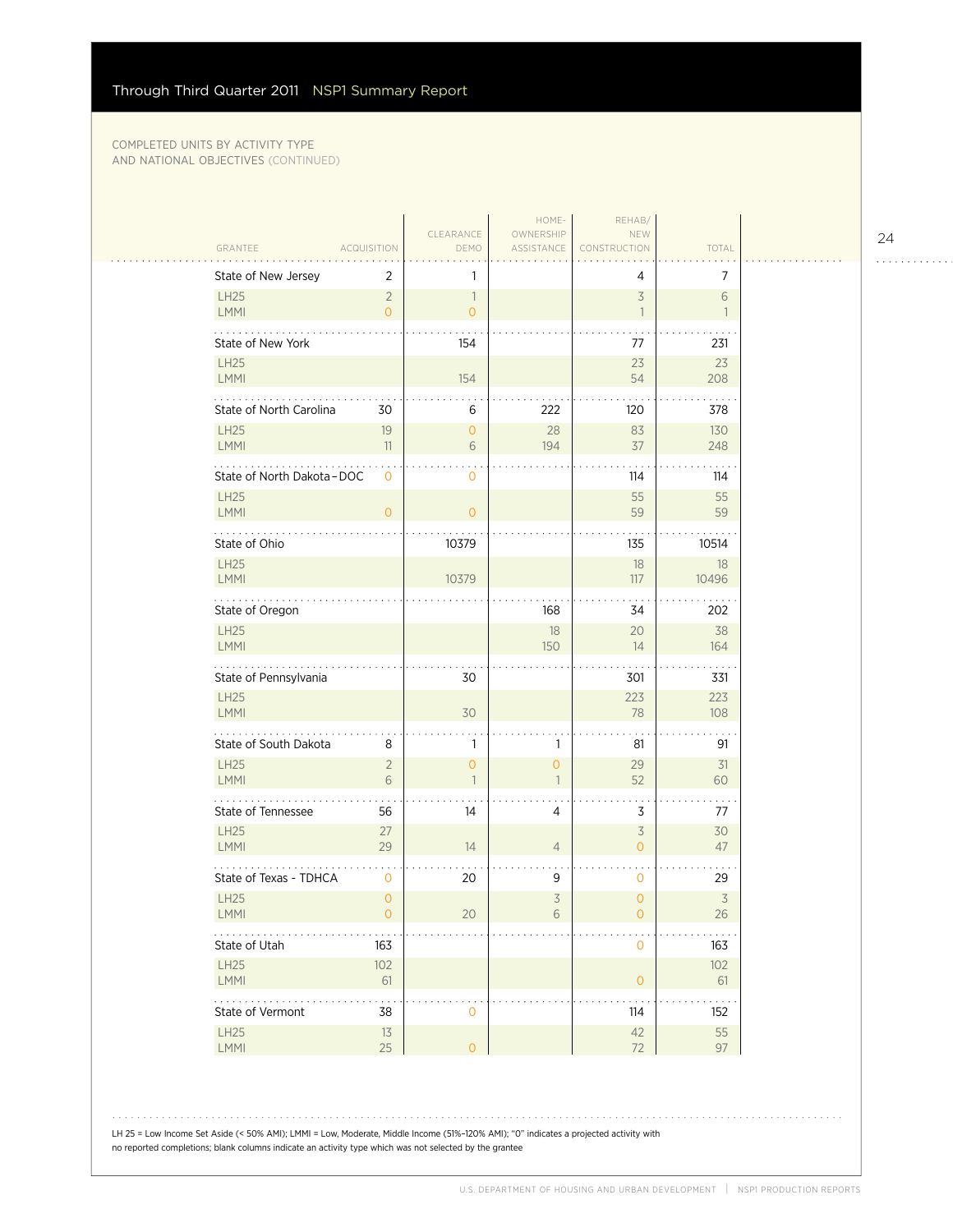$\sim$  . . . .

| GRANTEE                | <b>ACQUISITION</b>                    | CLEARANCE<br>DEMO         | HOME-<br>OWNERSHIP<br>ASSISTANCE      | REHAB/<br>NEW<br>CONSTRUCTION    | TOTAL                            |  |
|------------------------|---------------------------------------|---------------------------|---------------------------------------|----------------------------------|----------------------------------|--|
| State of Virginia      | 0                                     |                           | 0                                     | 0                                | 0                                |  |
| LH25<br>LMMI           | $\mathsf{O}\xspace$<br>$\overline{0}$ |                           | $\mathsf{O}\xspace$<br>$\overline{O}$ | $\mathbf{0}$<br>$\overline{0}$   | $\overline{0}$<br>$\overline{O}$ |  |
| State of Washington    | 71                                    | 3                         | 43                                    |                                  | 117                              |  |
| LH25<br>LMMI           | $47\,$<br>24                          | 3                         | $\overline{0}$<br>43                  |                                  | 47<br>70                         |  |
| State of West Virginia |                                       |                           |                                       | 110                              | 110                              |  |
| LH25<br><b>LMMI</b>    |                                       |                           |                                       | 52<br>58                         | 52<br>58                         |  |
| State of Wisconsin     | $\sqrt{2}$                            | 34                        | 59                                    | 115                              | 210                              |  |
| LH25<br>LMMI           | $\mathsf{O}\xspace$<br>$\overline{2}$ | 34                        | 18<br>41                              | 61<br>54                         | 79<br>131                        |  |
| Sterling Heights, MI   |                                       | 0                         | 12                                    | 12                               | 24                               |  |
| LH25<br><b>LMMI</b>    |                                       | $\overline{O}$            | 12                                    | 12                               | 12<br>12                         |  |
| Stockton, CA           | 1                                     |                           | $\overline{7}$                        | 41                               | 49                               |  |
| LH25<br>LMMI           | $\mathbf{1}$                          |                           | $\overline{7}$                        | $\mathbf 0$<br>41                | $\overline{0}$<br>49             |  |
| Suffolk County, NY     |                                       |                           |                                       | 15                               | 15                               |  |
| LH25<br><b>LMMI</b>    |                                       |                           |                                       | $\overline{4}$<br>11             | $\overline{4}$<br>11             |  |
| .<br>Summit County, OH |                                       | 0                         |                                       | 10                               | 10                               |  |
| LH25<br><b>LMMI</b>    |                                       | $\circ$<br>$\overline{O}$ |                                       | $\overline{7}$<br>3              | $\overline{7}$<br>$\overline{3}$ |  |
| Sunrise, FL            | 1                                     | 0                         | $\mathbf 0$                           | 6                                | 7                                |  |
| LH25<br><b>LMMI</b>    | $\mathsf{O}\xspace$<br>$\mathbf{1}$   | $\circ$                   | $\circ$                               | 0<br>6                           | $\mathbf{O}$<br>$\overline{7}$   |  |
| Surprise Town, AZ      |                                       |                           | 12                                    | 3                                | 15                               |  |
| LH25<br>LMMI           |                                       |                           | $\overline{4}$<br>8                   | $\overline{1}$<br>$\overline{2}$ | 5<br>10 <sup>°</sup>             |  |
| Tamarac, FL            |                                       | 1                         | 53                                    | 53                               | 107                              |  |
| LH25<br>LMMI           |                                       | 1                         | $16\,$<br>$37$                        | $16\,$<br>$37\,$                 | 32<br>75                         |  |
| .<br>Tampa, FL         | $\mathbf 0$                           |                           |                                       | 22                               | 22                               |  |
| LH25<br>LMMI           | $\mathsf{O}\xspace$<br>$\overline{0}$ |                           |                                       | $\overline{4}$<br>18             | $\overline{4}$<br>$18\,$         |  |

LH 25 = Low Income Set Aside (< 50% AMI); LMMI = Low, Moderate, Middle Income (51%–120% AMI); "0" indicates a projected activity with no reported completions; blank columns indicate an activity type which was not selected by the grantee

25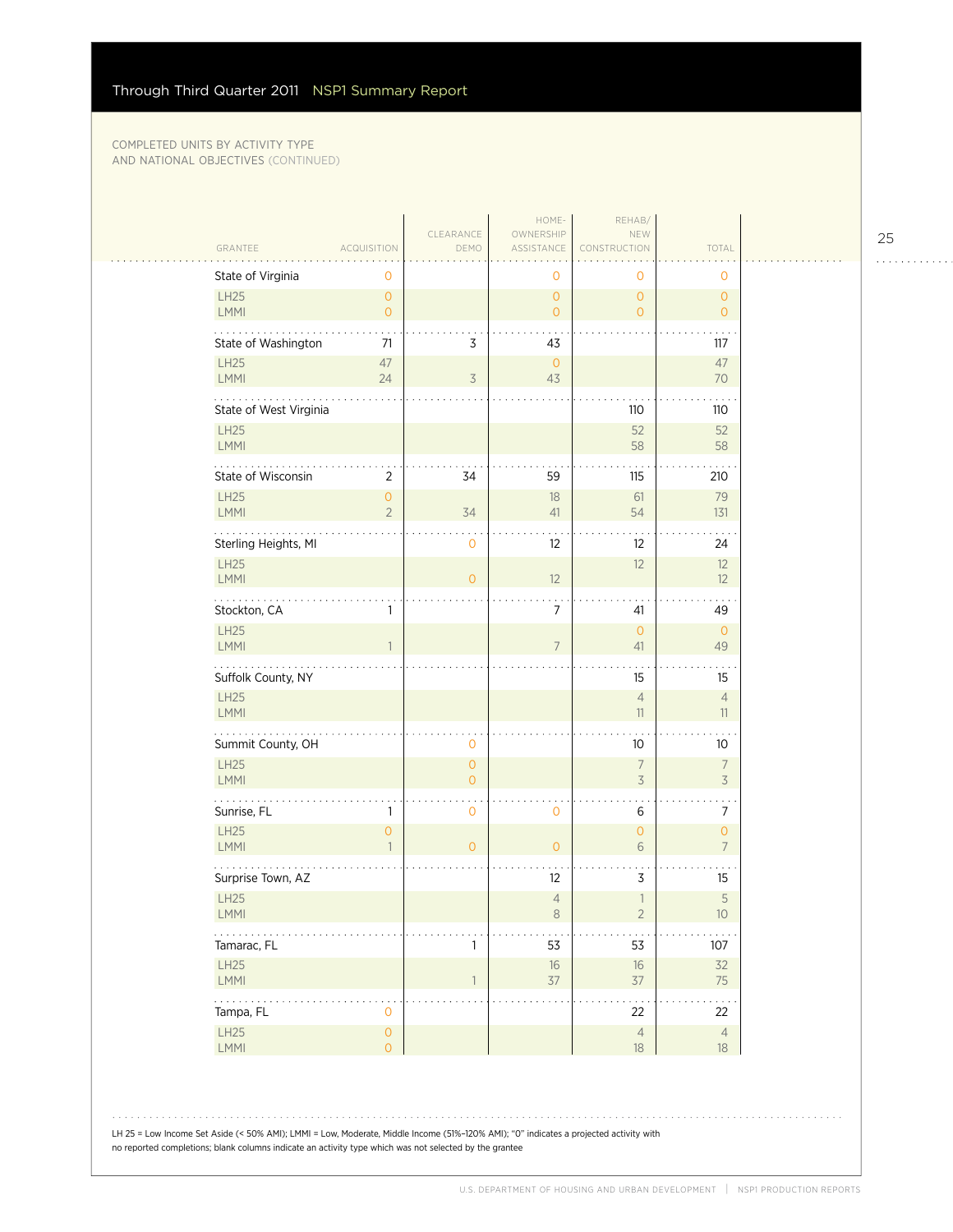| GRANTEE                    | ACQUISITION                           | CLEARANCE<br>DEMO | HOME-<br>OWNERSHIP<br>ASSISTANCE      | REHAB/<br>NEW<br>CONSTRUCTION         | TOTAL                                 |
|----------------------------|---------------------------------------|-------------------|---------------------------------------|---------------------------------------|---------------------------------------|
| Tarrant County, TX         | 13                                    |                   | 0                                     | 10                                    | 23                                    |
| LH25<br>LMMI               | 13                                    |                   | $\overline{O}$                        | 10                                    | $10$<br>13                            |
| Taylor, MI                 | 8                                     |                   |                                       |                                       | 8                                     |
| <b>LH25</b><br>LMMI        | $\sqrt{2}$<br>6                       |                   |                                       |                                       | $\sqrt{2}$<br>6                       |
| Territory of Guam          |                                       |                   |                                       | 3                                     | $\overline{3}$                        |
| LH25<br>.                  |                                       |                   |                                       | $\overline{\mathcal{S}}$              | $\overline{\mathcal{S}}$              |
| Toledo, OH                 |                                       | 112               | $\overline{2}$                        | 37                                    | 151                                   |
| LH25<br>LMMI               |                                       | 112               | $\overline{2}$                        | $\overline{4}$<br>33                  | $\overline{4}$<br>147                 |
| Tucson, AZ                 |                                       |                   |                                       | 0                                     | 0                                     |
| LH25<br>LMMI               |                                       |                   |                                       | $\mathsf{O}\xspace$<br>$\overline{O}$ | $\mathsf{O}\xspace$<br>$\overline{O}$ |
| .<br>Union County, NJ      | $\mathbf 0$                           | $\mathbf 0$       |                                       | 0                                     | $\mathbf 0$                           |
| <b>LH25</b><br><b>LMMI</b> | $\mathsf{O}\xspace$<br>$\Omega$       | $\overline{O}$    |                                       | $\overline{0}$<br>$\mathsf{O}\xspace$ | $\mathbf{O}$<br>$\overline{O}$        |
| Vallejo, CA                |                                       |                   | 3                                     | 5                                     | 8                                     |
| LH25<br><b>LMMI</b>        |                                       |                   | $\overline{\mathcal{S}}$              | $\overline{0}$<br>5                   | $\circ$<br>$\,8\,$                    |
| Victorville, CA            | 11                                    | 2                 | 17                                    | 0                                     | 30                                    |
| LH25<br><b>LMMI</b>        | $\overline{\mathcal{S}}$<br>8         | $\sqrt{2}$        | 17                                    | $\overline{0}$                        | $\sqrt{5}$<br>25                      |
| .<br>Virgin Islands        | $\mathsf{O}\xspace$                   |                   |                                       | 0                                     | 0                                     |
| LH25<br><b>LMMI</b>        | $\overline{O}$                        |                   |                                       | $\mathsf{O}\xspace$<br>$\overline{O}$ | $\circ$<br>$\Omega$                   |
| Visalia, CA                | 23                                    |                   |                                       |                                       | 23                                    |
| <b>LMMI</b>                | 23                                    |                   |                                       |                                       | 23                                    |
| Volusia County, FL         | $\mathsf 3$                           | $\mathsf O$       | $\mathsf{O}\xspace$                   | 24                                    | 27                                    |
| LH25<br>LMMI               | $\overline{3}$<br>$\mathsf{O}\xspace$ | $\overline{O}$    | $\overline{O}$                        | $10$<br>14                            | 13<br>14                              |
| Warren, MI                 |                                       | 37                | $\mathbf{1}$                          | 6                                     | 44                                    |
| LH25<br>LMMI               |                                       | $37$              | $\mathsf{O}\xspace$<br>$\overline{1}$ | $\sqrt{2}$<br>$\overline{4}$          | $\overline{2}$<br>42                  |

LH 25 = Low Income Set Aside (< 50% AMI); LMMI = Low, Moderate, Middle Income (51%–120% AMI); "0" indicates a projected activity with no reported completions; blank columns indicate an activity type which was not selected by the grantee

26

. . . . . . . . . . . .